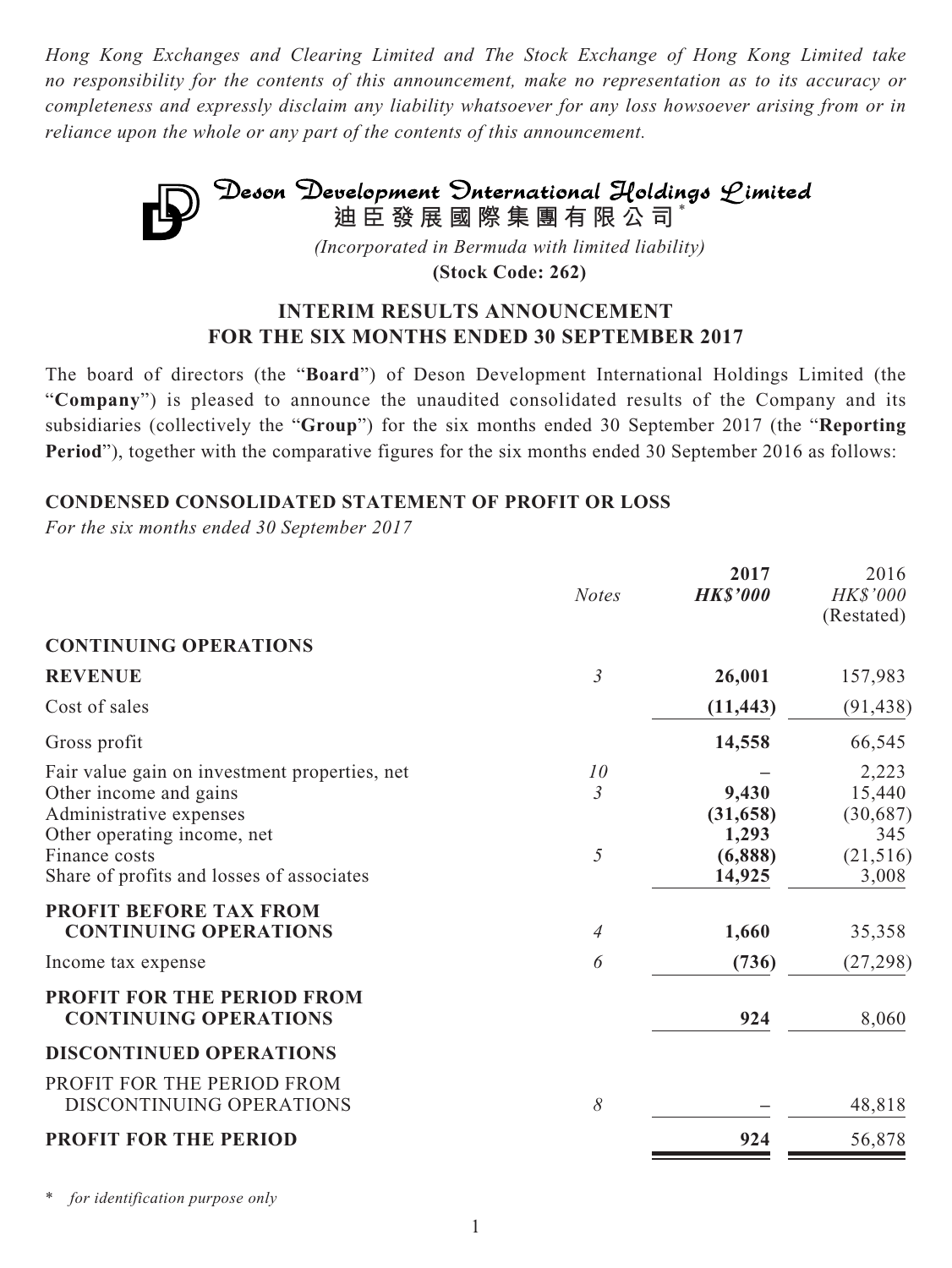# **CONDENSED CONSOLIDATED STATEMENT OF PROFIT OR LOSS (continued)**

*For the six months ended 30 September 2017*

|                                                                      | <b>Note</b> | 2017<br><b>HK\$'000</b> | 2016<br>HK\$'000<br>(Restated) |
|----------------------------------------------------------------------|-------------|-------------------------|--------------------------------|
| Attributable to:                                                     |             |                         |                                |
| Owners of the Company                                                |             | 1,217                   | 32,605                         |
| Non-controlling interests                                            |             | (293)                   | 24,273                         |
|                                                                      |             | 924                     | 56,878                         |
| <b>EARNINGS PER SHARE ATTRIBUTABLE</b><br>TO ORDINARY EQUITY HOLDERS |             |                         |                                |
| OF THE COMPANY                                                       | 9           |                         |                                |
| Basic and diluted                                                    |             |                         |                                |
| - For profit of the period                                           |             | HK0.12 cent             | HK3.33 cents                   |
| - For profit from continuing operations                              |             | HK0.12 cent             | HK0.82 cent                    |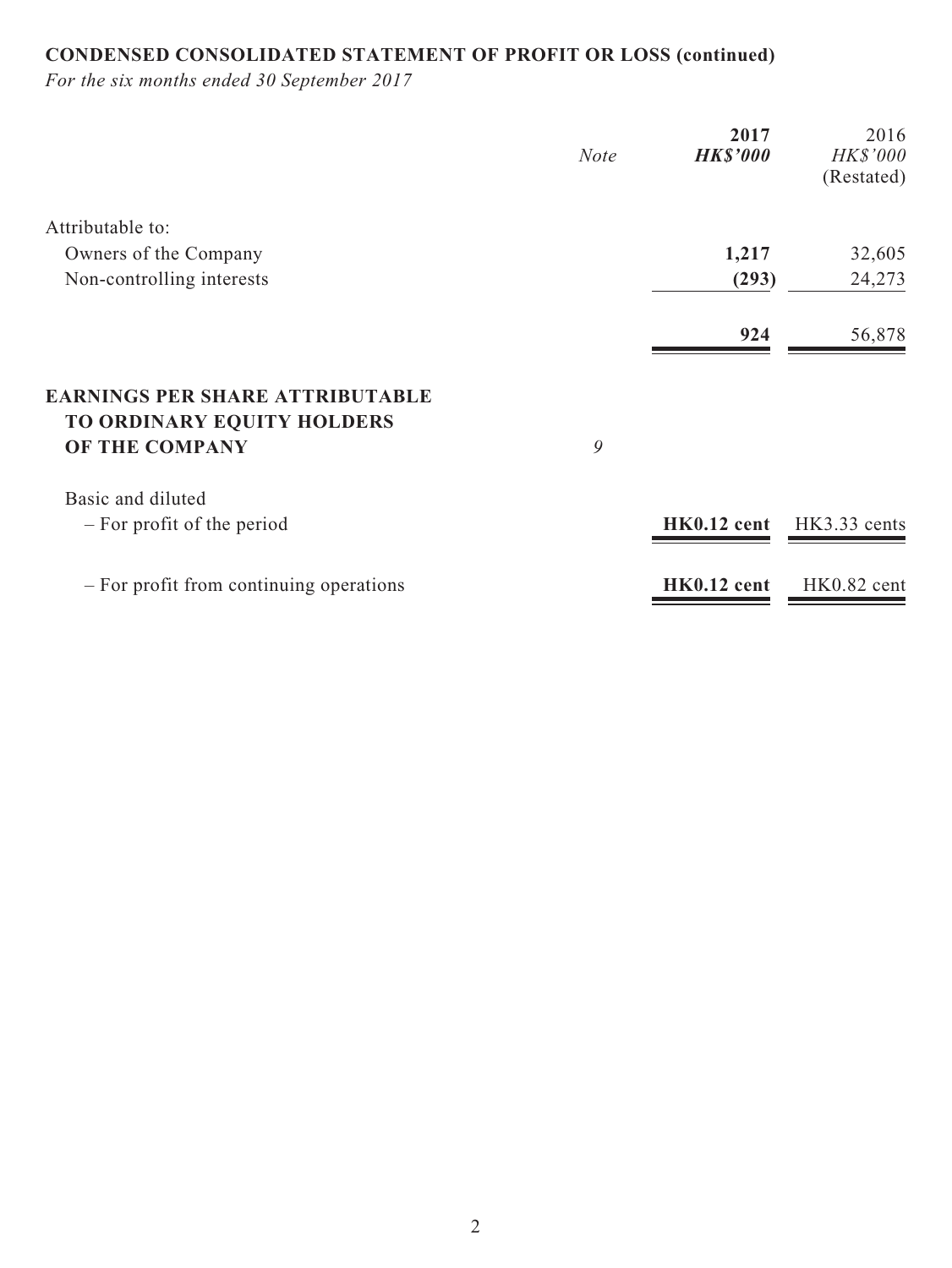## **CONDENSED CONSOLIDATED STATEMENT OF COMPREHENSIVE INCOME**

*For the six months ended 30 September 2017*

|                                                                                                  | 2017<br><b>HK\$'000</b> | 2016<br>HK\$'000 |
|--------------------------------------------------------------------------------------------------|-------------------------|------------------|
| <b>PROFIT FOR THE PERIOD</b>                                                                     | 924                     | 56,878           |
| <b>OTHER COMPREHENSIVE INCOME/(LOSS)</b>                                                         |                         |                  |
| Other comprehensive income/(loss) to be reclassified to<br>profit or loss in subsequent periods: |                         |                  |
| Share of other comprehensive loss of associates                                                  |                         | (2,801)          |
| Exchange differences on translation of foreign operations                                        | 37,781                  | (37,609)         |
| <b>OTHER COMPREHENSIVE INCOME/(LOSS)</b>                                                         |                         |                  |
| FOR THE PERIOD, NET OF TAX                                                                       | 37,781                  | (40, 410)        |
| <b>TOTAL COMPREHENSIVE INCOME</b>                                                                |                         |                  |
| <b>FOR THE PERIOD</b>                                                                            | 38,705                  | 16,468           |
| Attributable to:                                                                                 |                         |                  |
| Owners of the Company                                                                            | 38,995                  | (6,976)          |
| Non-controlling interests                                                                        | (290)                   | 23,444           |
|                                                                                                  | 38,705                  | 16,468           |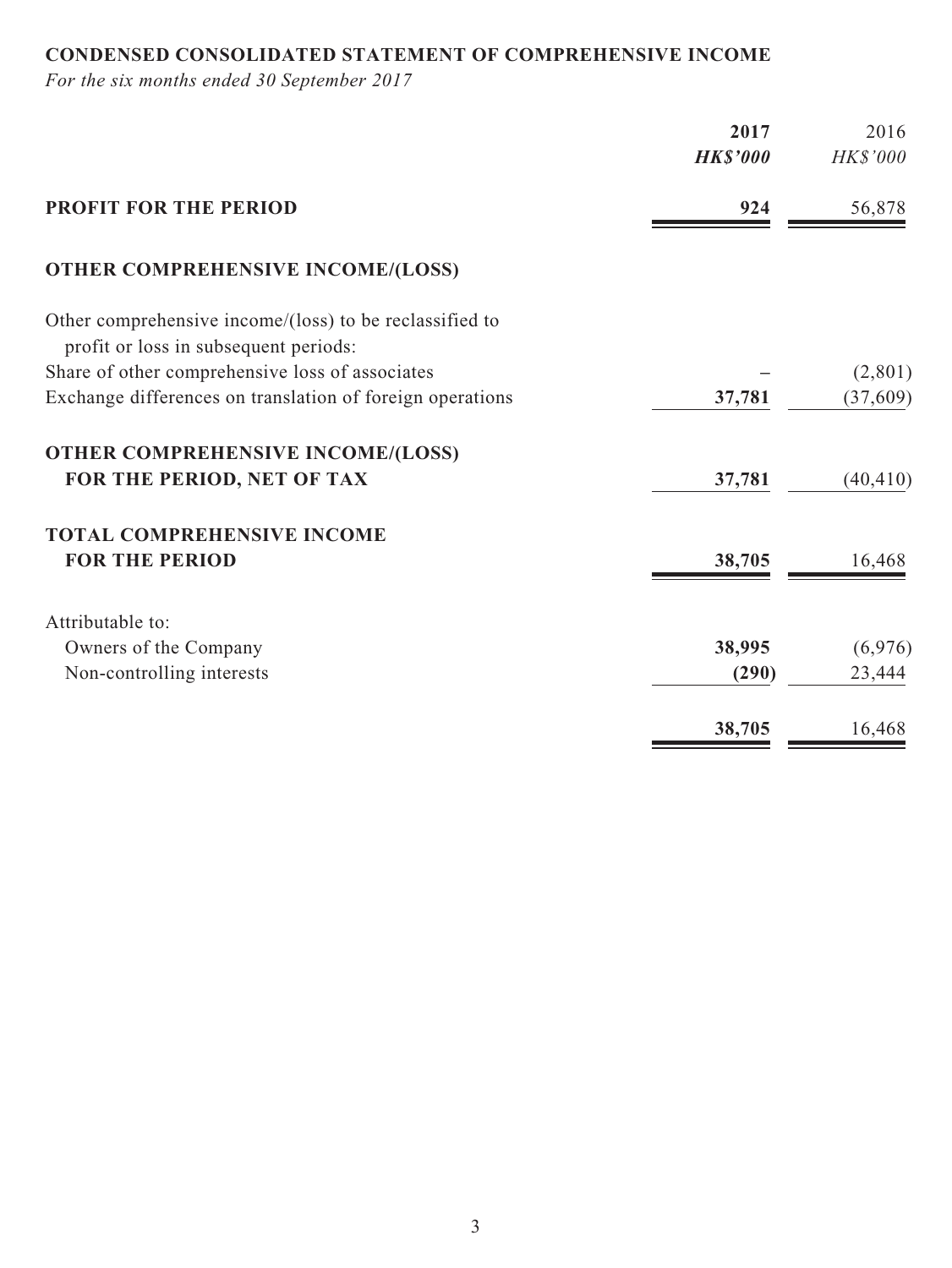## **CONDENSED CONSOLIDATED STATEMENT OF FINANCIAL POSITION**

*As at 30 September 2017*

|                                               |              | 30 September    | 31 March  |
|-----------------------------------------------|--------------|-----------------|-----------|
|                                               |              | 2017            | 2017      |
|                                               | <b>Notes</b> | <b>HK\$'000</b> | HK\$'000  |
|                                               |              |                 | (Audited) |
| <b>NON-CURRENT ASSETS</b>                     |              |                 |           |
| Property, plant and equipment                 |              | 213,218         | 217,258   |
| Investment properties                         | 10           | 919,269         | 887,841   |
| Goodwill                                      |              |                 |           |
| Investment in associates                      | 11           | 113,185         | 98,260    |
| Available-for-sale investments                |              | 21,641          | 21,641    |
| Total non-current assets                      |              | 1,267,313       | 1,225,000 |
| <b>CURRENT ASSETS</b>                         |              |                 |           |
| Due from associates                           |              | 411             | 356       |
| Due from related companies                    |              | 3,319           | 2,637     |
| Properties held for sale under development    |              |                 |           |
| and properties held for sale                  | 12           | 1,155,819       | 1,075,972 |
| Inventories                                   |              | 7,055           | 8,444     |
| Accounts receivable                           | 13           | 31,813          | 34,586    |
| Prepayments, deposits and other receivables   |              | 59,378          | 35,445    |
| Equity investments at fair value through      |              |                 |           |
| profit or loss                                | 14           | 4,534           | 4,329     |
| Pledged deposits                              |              | 134,550         | 182,900   |
| Cash and cash equivalents                     |              | 59,720          | 67,073    |
|                                               |              | 1,456,599       | 1,411,742 |
| Assets of a disposal group classified as held |              |                 |           |
| for sale                                      | 17           | 154,710         | 146,316   |
| Total current assets                          |              | 1,611,309       | 1,558,058 |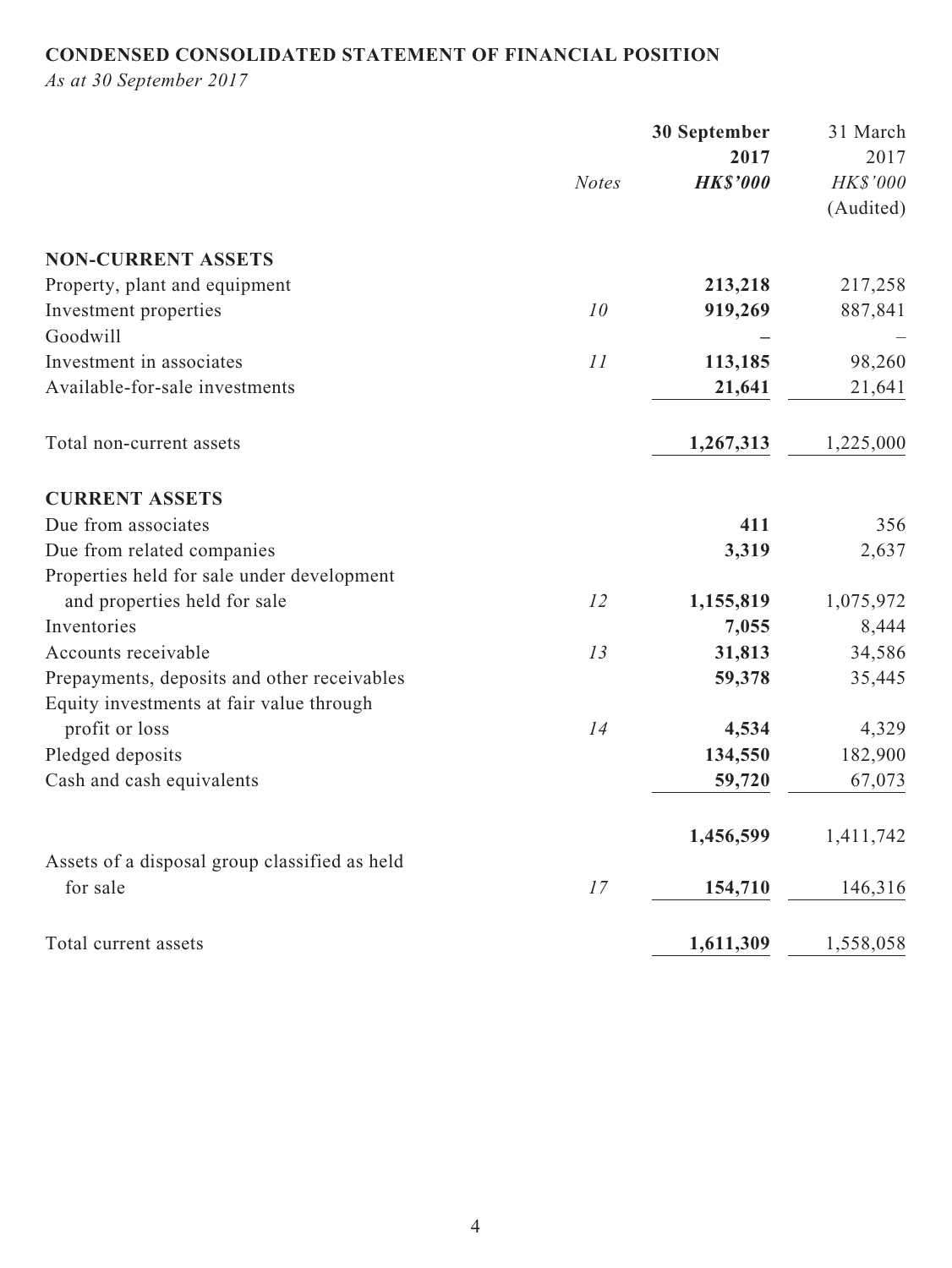# **CONDENSED CONSOLIDATED STATEMENT OF FINANCIAL POSITION (continued)**

*As at 30 September 2017*

|                                                 |              | 30 September    | 31 March  |
|-------------------------------------------------|--------------|-----------------|-----------|
|                                                 |              | 2017            | 2017      |
|                                                 | <b>Notes</b> | <b>HK\$'000</b> | HK\$'000  |
|                                                 |              |                 | (Audited) |
| <b>CURRENT LIABILITIES</b>                      |              |                 |           |
| Accounts payable                                | 15           | 9,065           | 9,149     |
| Other payables and accruals                     |              | 414,332         | 254,471   |
| Due to associates                               |              | 5,224           | 5,549     |
| Tax payable                                     |              | 37,059          | 51,075    |
| Interest-bearing bank and other borrowings      |              | 367,982         | 512,978   |
|                                                 |              | 833,662         | 833,222   |
| Liabilities directly associated with the assets |              |                 |           |
| of a disposal group classified as held for sale | 17           | 72,163          | 68,721    |
| Total current liabilities                       |              | 905,825         | 901,943   |
|                                                 |              |                 |           |
| <b>NET CURRENT ASSETS</b>                       |              | 705,484         | 656,115   |
| <b>TOTAL ASSETS LESS CURRENT LIABILITIES</b>    |              | 1,972,797       | 1,881,115 |
| <b>NON-CURRENT LIABILITIES</b>                  |              |                 |           |
| Interest-bearing bank and other borrowings      |              | 332,280         | 277,415   |
| Deferred tax liabilities                        |              | 149,484         | 146,987   |
|                                                 |              |                 |           |
| Total non-current liabilities                   |              | 481,764         | 424,402   |
| Net assets                                      |              | 1,491,033       | 1,456,713 |
|                                                 |              |                 |           |
| <b>EQUITY</b>                                   |              |                 |           |
| Equity attributable to owners of the Company    |              |                 |           |
| Issued capital                                  | 16           | 97,788          | 97,788    |
| Reserves                                        |              | 1,392,962       | 1,358,805 |
|                                                 |              | 1,490,750       | 1,456,593 |
| <b>Non-controlling interests</b>                |              | 283             | 120       |
|                                                 |              |                 |           |
| Total equity                                    |              | 1,491,033       | 1,456,713 |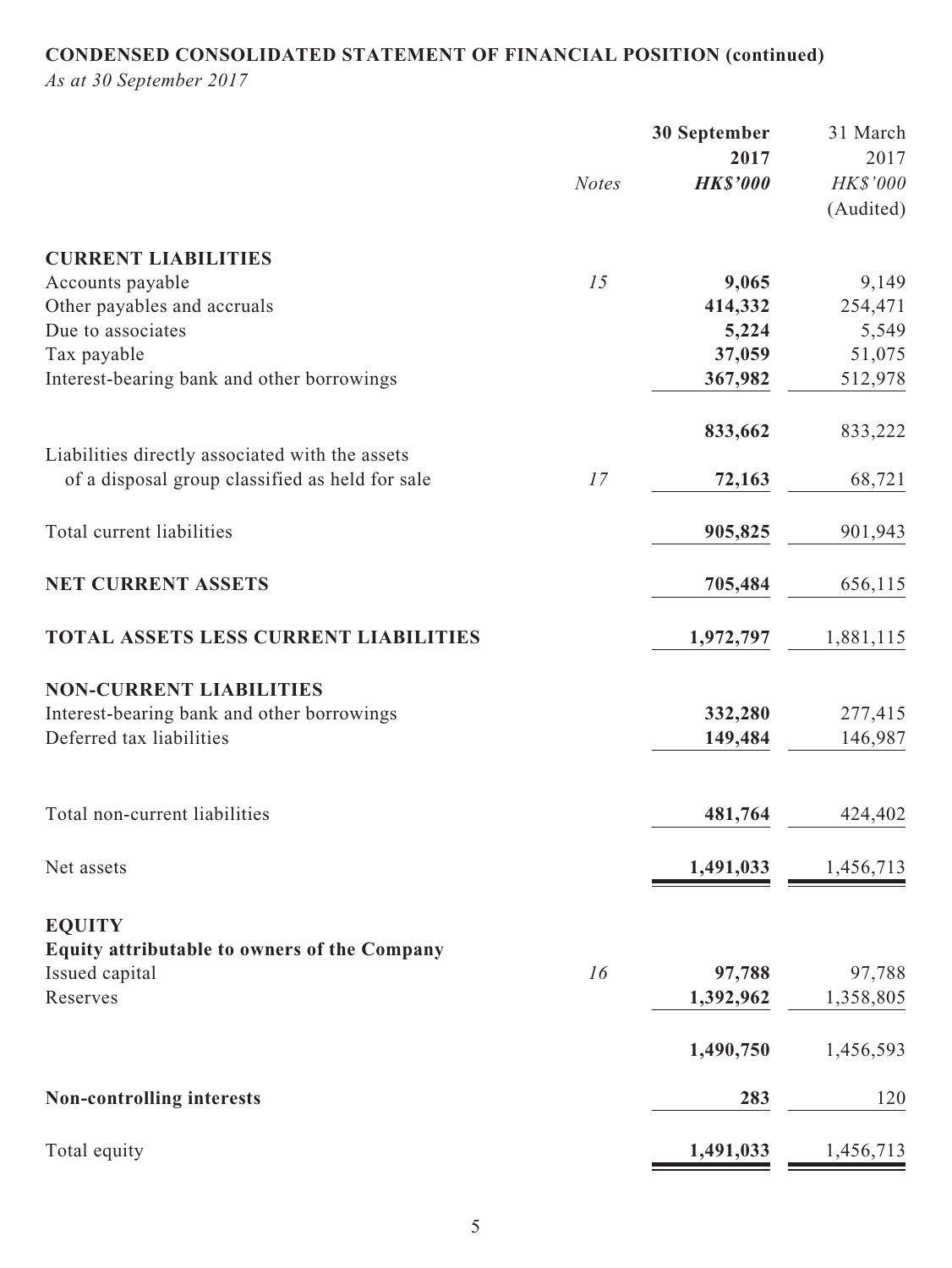| CONDENSED CONSOLIDATED STATEMENT OF CHANGES IN EQUITY |                          |
|-------------------------------------------------------|--------------------------|
|                                                       |                          |
|                                                       |                          |
|                                                       | 0.707<br>$\tilde{\zeta}$ |
|                                                       | O(1)                     |
|                                                       | .<br>ร                   |
|                                                       |                          |

| <b>MAQANT</b><br>i              |
|---------------------------------|
| ₹                               |
| $\frac{1}{2}$                   |
| Γ                               |
| $A \land A$ ournerg of the<br>ź |
|                                 |
| į                               |
|                                 |
|                                 |

|                                                                          |                                                                                                                                                                                                                                                                                                                                                                                                                |                                                                                                                                                                                                                                                                                                                                                                                                                |                     |                 |                   |            |                    | Attributable to owners of the Company |                         |          |         |          |           |             |           |
|--------------------------------------------------------------------------|----------------------------------------------------------------------------------------------------------------------------------------------------------------------------------------------------------------------------------------------------------------------------------------------------------------------------------------------------------------------------------------------------------------|----------------------------------------------------------------------------------------------------------------------------------------------------------------------------------------------------------------------------------------------------------------------------------------------------------------------------------------------------------------------------------------------------------------|---------------------|-----------------|-------------------|------------|--------------------|---------------------------------------|-------------------------|----------|---------|----------|-----------|-------------|-----------|
|                                                                          |                                                                                                                                                                                                                                                                                                                                                                                                                | Share                                                                                                                                                                                                                                                                                                                                                                                                          |                     |                 | Property          |            | Capital            | Share                                 | Exchange Investment     |          |         |          |           | Non-        |           |
|                                                                          | Issued                                                                                                                                                                                                                                                                                                                                                                                                         |                                                                                                                                                                                                                                                                                                                                                                                                                | premium Contributed |                 | Other revaluation |            | Capital redemption | option                                | fluctuation revaluation |          | Reserve | Retained |           | controlling | Total     |
|                                                                          | capital                                                                                                                                                                                                                                                                                                                                                                                                        | account                                                                                                                                                                                                                                                                                                                                                                                                        | surplus             | reserve         | reserve           | reserve    | reserve            | reserve                               | reserve                 | reserve  | funds   | profits  | Total     | interests   | equity    |
|                                                                          | $000,$ SZH                                                                                                                                                                                                                                                                                                                                                                                                     | HK\$'000                                                                                                                                                                                                                                                                                                                                                                                                       | ${\rm HK3~000}$     | ${\rm HK3'000}$ | HK\$'000          | $000,$ SXH | <b>OO0. SZH</b>    | HK\$'000                              | $000,$ SZH              | HK8'000  | HK8'000 | HK8'000  | HKS'000   | HKS'000     | HK\$'000  |
| At 1 April 2016 (audited)                                                | 97,788                                                                                                                                                                                                                                                                                                                                                                                                         | 243,040                                                                                                                                                                                                                                                                                                                                                                                                        | 15,262              | 23,061          | 116,880           | (9, 240)   | 14,457             | 4,689                                 | 12,180                  | 2,801    | 4,529   | 834,819  | 1,360,266 | 20,983      | 1,381,249 |
| Profit for the period                                                    |                                                                                                                                                                                                                                                                                                                                                                                                                |                                                                                                                                                                                                                                                                                                                                                                                                                |                     |                 |                   |            |                    |                                       |                         |          |         | 32,605   | 32,605    | 24,273      | 56,878    |
| Other comprehensive loss for the period:<br>Share of other comprehensive |                                                                                                                                                                                                                                                                                                                                                                                                                |                                                                                                                                                                                                                                                                                                                                                                                                                |                     |                 |                   |            |                    |                                       |                         |          |         |          |           |             |           |
| loss of associates                                                       | $\begin{array}{c} \rule{0pt}{2ex} \rule{0pt}{2ex} \rule{0pt}{2ex} \rule{0pt}{2ex} \rule{0pt}{2ex} \rule{0pt}{2ex} \rule{0pt}{2ex} \rule{0pt}{2ex} \rule{0pt}{2ex} \rule{0pt}{2ex} \rule{0pt}{2ex} \rule{0pt}{2ex} \rule{0pt}{2ex} \rule{0pt}{2ex} \rule{0pt}{2ex} \rule{0pt}{2ex} \rule{0pt}{2ex} \rule{0pt}{2ex} \rule{0pt}{2ex} \rule{0pt}{2ex} \rule{0pt}{2ex} \rule{0pt}{2ex} \rule{0pt}{2ex} \rule{0pt}{$ | $\begin{array}{c} \rule{0pt}{2ex} \rule{0pt}{2ex} \rule{0pt}{2ex} \rule{0pt}{2ex} \rule{0pt}{2ex} \rule{0pt}{2ex} \rule{0pt}{2ex} \rule{0pt}{2ex} \rule{0pt}{2ex} \rule{0pt}{2ex} \rule{0pt}{2ex} \rule{0pt}{2ex} \rule{0pt}{2ex} \rule{0pt}{2ex} \rule{0pt}{2ex} \rule{0pt}{2ex} \rule{0pt}{2ex} \rule{0pt}{2ex} \rule{0pt}{2ex} \rule{0pt}{2ex} \rule{0pt}{2ex} \rule{0pt}{2ex} \rule{0pt}{2ex} \rule{0pt}{$ | $\,$ $\,$           |                 |                   |            |                    |                                       |                         | (2,801)  |         |          | (2, 801)  |             | (2,801)   |
| Exchange differences on                                                  |                                                                                                                                                                                                                                                                                                                                                                                                                |                                                                                                                                                                                                                                                                                                                                                                                                                |                     |                 |                   |            |                    |                                       |                         |          |         |          |           |             |           |
| translation of foreign operations                                        | $\begin{array}{c} \rule{0pt}{2ex} \rule{0pt}{2ex} \rule{0pt}{2ex} \rule{0pt}{2ex} \rule{0pt}{2ex} \rule{0pt}{2ex} \rule{0pt}{2ex} \rule{0pt}{2ex} \rule{0pt}{2ex} \rule{0pt}{2ex} \rule{0pt}{2ex} \rule{0pt}{2ex} \rule{0pt}{2ex} \rule{0pt}{2ex} \rule{0pt}{2ex} \rule{0pt}{2ex} \rule{0pt}{2ex} \rule{0pt}{2ex} \rule{0pt}{2ex} \rule{0pt}{2ex} \rule{0pt}{2ex} \rule{0pt}{2ex} \rule{0pt}{2ex} \rule{0pt}{$ | $\begin{array}{c} \rule{0pt}{2ex} \rule{0pt}{2ex} \rule{0pt}{2ex} \rule{0pt}{2ex} \rule{0pt}{2ex} \rule{0pt}{2ex} \rule{0pt}{2ex} \rule{0pt}{2ex} \rule{0pt}{2ex} \rule{0pt}{2ex} \rule{0pt}{2ex} \rule{0pt}{2ex} \rule{0pt}{2ex} \rule{0pt}{2ex} \rule{0pt}{2ex} \rule{0pt}{2ex} \rule{0pt}{2ex} \rule{0pt}{2ex} \rule{0pt}{2ex} \rule{0pt}{2ex} \rule{0pt}{2ex} \rule{0pt}{2ex} \rule{0pt}{2ex} \rule{0pt}{$ | $\mid$              |                 |                   |            | T                  | L                                     | (36,780)                |          |         | L        | (36,780)  | (829)       | (37,609)  |
| Total comprehensive income/(loss)                                        |                                                                                                                                                                                                                                                                                                                                                                                                                |                                                                                                                                                                                                                                                                                                                                                                                                                |                     |                 |                   |            |                    |                                       |                         |          |         |          |           |             |           |
| for the period                                                           |                                                                                                                                                                                                                                                                                                                                                                                                                | $\mathsf I$                                                                                                                                                                                                                                                                                                                                                                                                    | $\mathsf I$         |                 |                   |            |                    |                                       | (36,780)                | (2, 801) |         | 32,605   | (6,976)   | 23,444      | 16,468    |
| Release of revaluation reserve                                           |                                                                                                                                                                                                                                                                                                                                                                                                                | $\mathsf I$                                                                                                                                                                                                                                                                                                                                                                                                    | $\,$ l              |                 | (2,481)           |            |                    |                                       |                         |          |         | 2,481    |           |             |           |
| upon the forfeiture or expiry of<br>Transfer of share option reserve     |                                                                                                                                                                                                                                                                                                                                                                                                                |                                                                                                                                                                                                                                                                                                                                                                                                                |                     |                 |                   |            |                    |                                       |                         |          |         |          |           |             |           |
| share options                                                            |                                                                                                                                                                                                                                                                                                                                                                                                                | $\mid$                                                                                                                                                                                                                                                                                                                                                                                                         | $\mid$              |                 |                   |            |                    | (1,333)                               |                         |          |         | 1,333    |           |             | $\,$ $\,$ |
| Equity-settled share option                                              |                                                                                                                                                                                                                                                                                                                                                                                                                |                                                                                                                                                                                                                                                                                                                                                                                                                |                     |                 |                   |            |                    |                                       |                         |          |         |          |           |             |           |
| arrangement                                                              |                                                                                                                                                                                                                                                                                                                                                                                                                |                                                                                                                                                                                                                                                                                                                                                                                                                |                     |                 |                   |            |                    | 1,300                                 |                         |          |         |          | 1,300     |             | 1,300     |
| At 30 September 2016                                                     | 97,788                                                                                                                                                                                                                                                                                                                                                                                                         | 243,040                                                                                                                                                                                                                                                                                                                                                                                                        | 15,262              | 23,061          | 114,399           | (9,240)    | 14,457             | 4,656                                 | (24, 600)               |          | 4,529   | 871,238  | 1,354,590 | 44,427      | 1,399,017 |

6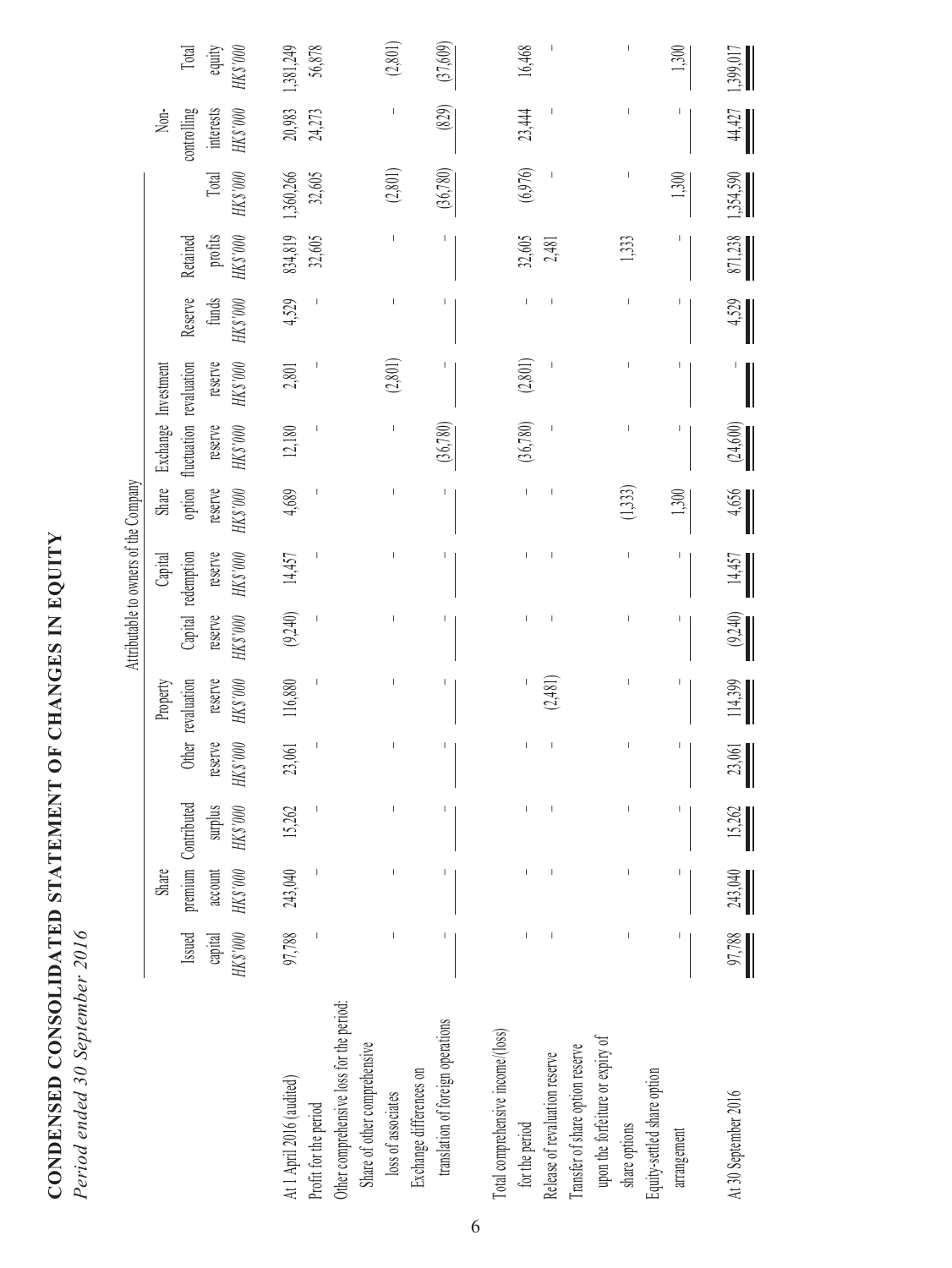CONDENSED CONSOLIDATED STATEMENT OF CHANGES IN EQUITY (continued) **CONDENSED CONSOLIDATED STATEMENT OF CHANGES IN EQUITY (continued)** Period ended 30 September 2017 *Period ended 30 September 2017*

|                                                                                                                                                                      |                               |                                    |                                            |                    |                                                            |                               | Attributable to owners of the Company                    |                                                    |                                                                                                 |                                    |                                     |                    |                                              |                             |
|----------------------------------------------------------------------------------------------------------------------------------------------------------------------|-------------------------------|------------------------------------|--------------------------------------------|--------------------|------------------------------------------------------------|-------------------------------|----------------------------------------------------------|----------------------------------------------------|-------------------------------------------------------------------------------------------------|------------------------------------|-------------------------------------|--------------------|----------------------------------------------|-----------------------------|
|                                                                                                                                                                      | Issued<br>HK\$'000<br>capital | <b>HKS'000</b><br>Share<br>account | premium Contributed<br>surplus<br>HK\$'000 | reserve<br>HKS'000 | reserve<br>$\rm{HK}3.000$<br>Other revaluation<br>Property | reserve<br>$\rm{M}\rm{K}2100$ | reserve<br>Capital redemption<br>$\rm HK3000$<br>Capital | option<br><b>Share</b><br>reserve<br>$000.5\rm{M}$ | reserve<br>fluctuation<br><b>OOGS XH</b><br>Exchange                                            | Reserve<br>funds<br><b>HKS'000</b> | $\rm MK3000$<br>profits<br>Retained | Total<br>HKS'000   | controlling<br>interests<br>HK\$'000<br>Non- | equity<br>HK\$'000<br>Total |
| Other comprehensive income for the period:<br>Profit/(loss) for the period<br>At 1 April 2017 (audited)                                                              | 97,788                        | 243,040                            | 15,262                                     | 23,061             | 123,367                                                    | (9, 240)                      | 14,457                                                   | 4,656                                              | (54,538)                                                                                        | 3,673                              | 1,217<br>995,067                    | 1,217<br>1,456,593 | (293)<br>120                                 | 1,456,713<br>924            |
| translation of foreign operations<br>Exchange differences on                                                                                                         |                               |                                    | I                                          |                    |                                                            |                               |                                                          | т                                                  | 37,778                                                                                          |                                    |                                     | 37,778             |                                              | 37,781                      |
| Total comprehensive income/(loss)<br>Capital injection from a<br>for the period                                                                                      |                               |                                    |                                            |                    |                                                            | ı                             |                                                          | ı                                                  | 37,778                                                                                          |                                    | 1,217                               | 38,995             | (290)                                        | 38,705                      |
| non-controlling shareholder<br>Equity-settled share option                                                                                                           |                               |                                    |                                            |                    |                                                            |                               |                                                          | т                                                  |                                                                                                 |                                    |                                     |                    | 453                                          | 453                         |
| arrangement                                                                                                                                                          |                               |                                    |                                            |                    |                                                            |                               |                                                          | S,                                                 |                                                                                                 |                                    |                                     | S,                 |                                              | 52                          |
| Transfer of share option reserve upon expiry of share options<br>Release of revaluation reserve                                                                      |                               |                                    |                                            |                    | (2,596)                                                    |                               |                                                          | (2,310)                                            |                                                                                                 |                                    | 2,596<br>2,310                      |                    |                                              |                             |
| Final 2017 paid                                                                                                                                                      |                               |                                    | ı                                          |                    |                                                            |                               |                                                          |                                                    |                                                                                                 |                                    | (4,890)                             | (4,890)            | ı                                            | (4,890)                     |
| At 30 September 2017                                                                                                                                                 | 97,788                        | $\frac{243,040^{*}}{2}$            | $\frac{15,262^*}{\cdot}$                   | $\frac{23,061}{8}$ | $120,771*$                                                 | $(9,240)*$                    | $\frac{14,457^*}{2}$                                     | $\frac{2,398^*}{2}$                                | $(16,760)*$                                                                                     | $\frac{3,673^*}{2}$                | $\frac{996,300*}{2}$                | 1,490,750          | $\frac{283}{2}$                              | 1,491,033                   |
| These reserve accounts comprise the consolidated reserves<br>of financial position.                                                                                  |                               |                                    |                                            |                    |                                                            |                               |                                                          |                                                    | of HK\$1,392,962,000 (31 March 2017: HK\$1,358,805,000) in the condensed consolidated statement |                                    |                                     |                    |                                              |                             |
| value of the Company's shares issued in exchange thereof, pursuant to the Group reorganisation on 21 May 1997<br>The contributed surplus of the Group represents the |                               |                                    |                                            |                    |                                                            |                               |                                                          |                                                    | excess of the nominal value of the subsidiaries' shares acquired over the nominal               |                                    |                                     |                    |                                              |                             |

7

The reserve funds of the Group include statutory reserves required to be appropriated from the profit after tax of the Company's The reserve funds of the Group include statutory reserves required to be appropriated from the profit after tax of the Company's subsidiaries in Mainland China under the laws and regulations of the People's Republic of China (the "PRC"). The amount of the subsidiaries in Mainland China under the laws and regulations of the People's Republic of China (the "**PRC**"). The amount of the appropriation is at the discretion of these subsidiaries' boards of directors. appropriation is at the discretion of these subsidiaries' boards of directors.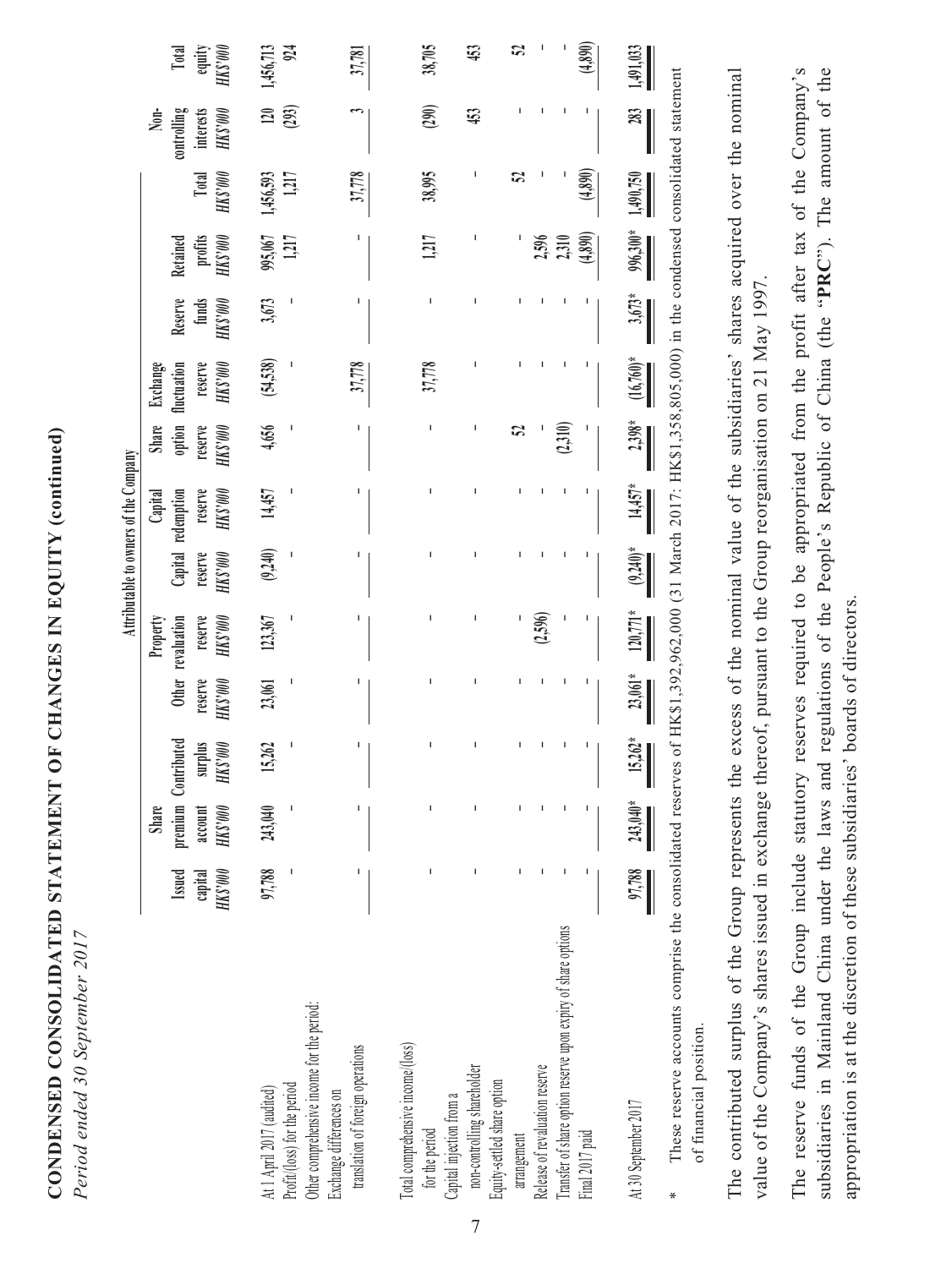### **NOTES TO CONDENSED CONSOLIDATED FINANCIAL STATEMENTS**

#### **1. BASIS OF PREPARATION**

These unaudited condensed consolidated financial statements have been prepared in accordance with the applicable disclosure requirements of Appendix 16 of the Rules Governing the Listing of Securities (the "**Listing Rules**") of The Stock Exchange of Hong Kong Limited (the "**Stock Exchange**") and with Hong Kong Accounting Standard ("**HKAS**") 34 "Interim Financial Reporting" issued by the Hong Kong Institute of Certified Public Accountants. They have been prepared under the historical cost convention, except for leasehold land and buildings classified as property, plant and equipment, and investment properties, which have been measured at valuation or fair value. These unaudited condensed consolidated financial statements should be read in conjunction with the annual accounts for the year ended 31 March 2017.

The accounting policies adopted are consistent with those followed in the preparation of the Group's annual audited financial statements for the year ended 31 March 2017, except as described below:

In the current period, the Group has applied, for the first time, the following amendments to Hong Kong Financial Reporting Standards ("**HKFRSs**") issued by the Hong Kong Institute of Certified Public Accountants.

Amendments to HKAS 7 *Disclosure Initiative* Amendments to HKFRS 12 included in  *Annual Improvements 2014-2016 Cycle*

Amendments to HKAS 12 *Recognition of Deferred Tax Assets for Unrealised Losses Disclosure of Interests in Other Entities*

The adoption of these amendments to HKFRSs has had no material effect on the Group's financial performance and positions for the current and prior periods and/or on the disclosures set out in these unaudited condensed consolidated financial statements.

### **2. OPERATING SEGMENT INFORMATION**

For management purposes, the Group was organised into business units based on their products and services and has two reportable operating segments as follows:

- (a) the property development and investment business segment is engaged in property development of residential and commercial properties and holding of investment properties; and
- (b) the "others" segment comprises, principally, trading of medical equipment and home security and automation products, and provision of related installation and maintenance services as well as trading of various granite and marble products, stone slabs and products of construction market.

On 31 March 2017, the Group disposed of and discontinued its operations of the construction business and securities investment. Accordingly, the comparative segment information related to the construction business and securities investment is reclassified as "profit for the period from discontinued operations" in the consolidated statement of profit or loss. Further details regarding the discontinued operations are set out in note 8 to the financial statements.

Management monitors the results of its operating segments separately for the purpose of making decisions about resources allocation and performance assessment. Segment performance is evaluated based on reportable segment profit/ loss, which is a measure of adjusted profit before tax. The adjusted profit before tax is measured consistently with the Group's profit before tax except that interest income, dividend income, fair value gain on equity investments at fair value through profit or loss, finance costs, share of profits and losses of associates as well as head office and corporate expenses are excluded from such measurement.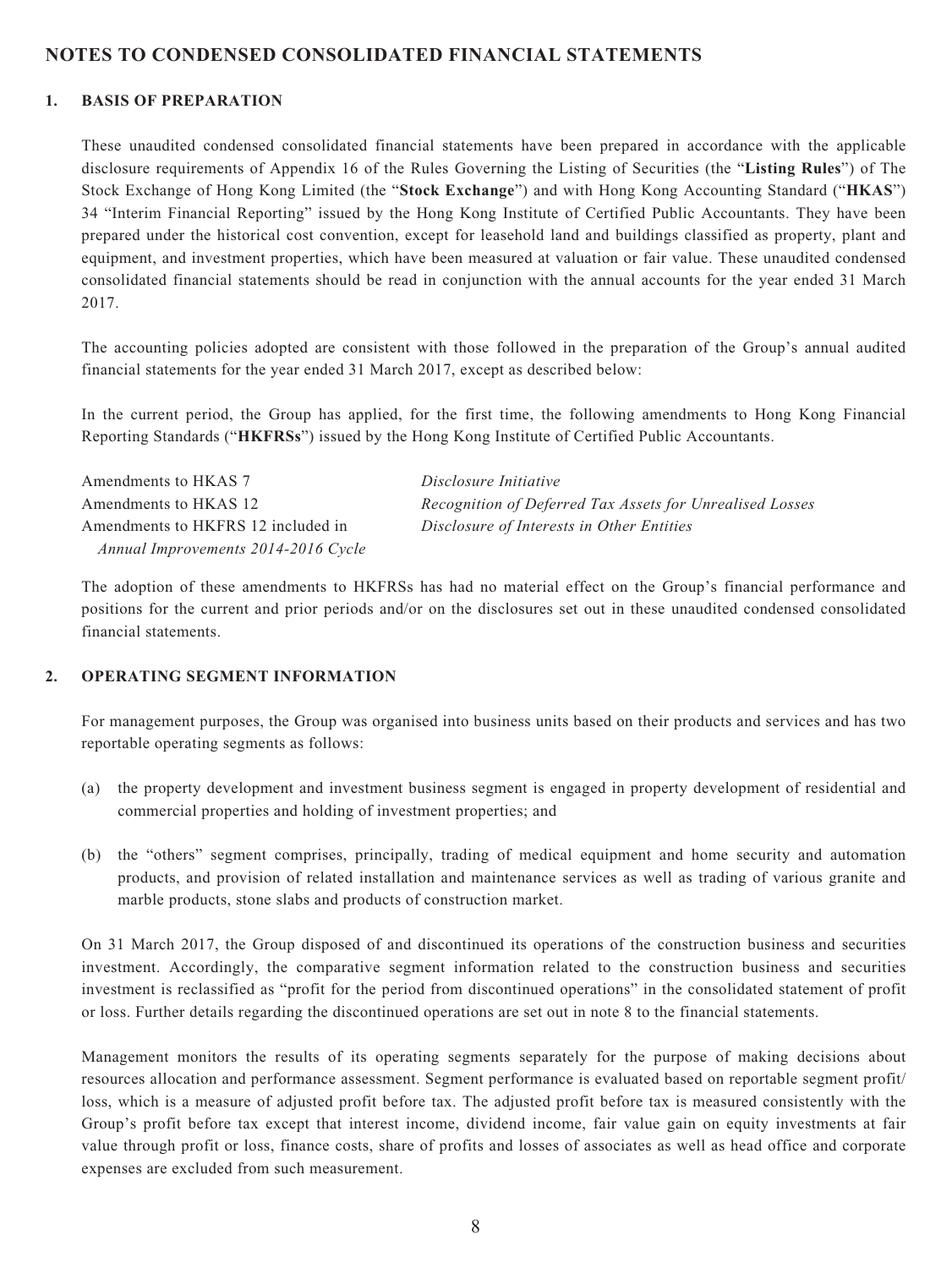### **2. OPERATING SEGMENT INFORMATION (continued)**

Intersegment sales and transfers are transacted with reference to the selling prices used for sales made to third parties at the then prevailing market prices.

#### **Period ended 30 September 2017**

|                                              | Property        |                 |                 |
|----------------------------------------------|-----------------|-----------------|-----------------|
|                                              | development     |                 |                 |
|                                              | and             |                 |                 |
|                                              | investment      |                 |                 |
|                                              | business        | <b>Others</b>   | <b>Total</b>    |
|                                              | <b>HK\$'000</b> | <b>HK\$'000</b> | <b>HK\$'000</b> |
| <b>Segment revenue:</b>                      |                 |                 |                 |
| Income from external customers               | 14,823          | 11,178          | 26,001          |
| Other income and gains                       | 6,961           | 214             | 7,175           |
|                                              |                 |                 |                 |
|                                              | 21,784          | 11,392          | 33,176          |
| <b>Segment results</b>                       |                 |                 |                 |
| Operating loss                               | (3,955)         | (1, 011)        | (4,966)         |
| Reconciliation:                              |                 |                 |                 |
| Interest income                              |                 |                 | 1,256           |
| Dividend income                              |                 |                 | 794             |
| Fair value gain on equity                    |                 |                 |                 |
| investments at fair value                    |                 |                 |                 |
| through profit or loss                       |                 |                 | 205             |
| Unallocated expenses                         |                 |                 | (3,666)         |
| Finance costs                                |                 |                 | (6,888)         |
| Share of profits and                         |                 |                 |                 |
| losses of associates                         |                 |                 | 14,925          |
| Profit before tax from continuing operations |                 |                 | 1,660           |
| Other segment information:                   |                 |                 |                 |
| Reversal of impairment of                    |                 |                 |                 |
| other receivables                            | (646)           |                 | (646)           |
| Provision for inventories                    |                 | 54              | 54              |
| Depreciation                                 | 4,782           | 2,058           | 6,840           |
| Capital expenditure*                         | 712             | 52              | 764             |

\* Capital expenditure represents additions of property, plant and equipment.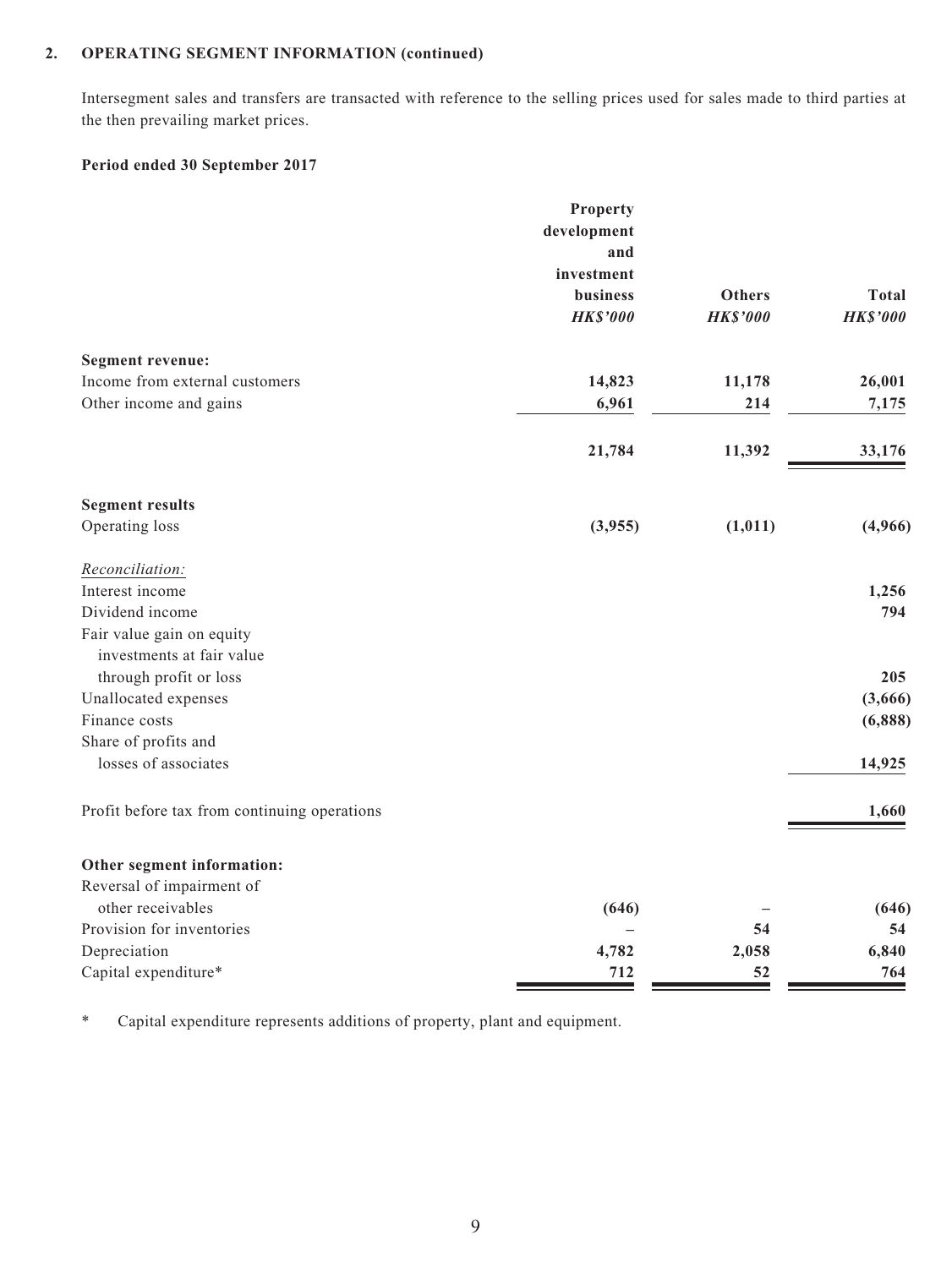### **2. OPERATING SEGMENT INFORMATION (continued)**

Period ended 30 September 2016

|                                              | Property    |           |            |
|----------------------------------------------|-------------|-----------|------------|
|                                              | development |           |            |
|                                              | and         |           |            |
|                                              | investment  |           |            |
|                                              | business    | Others    | Total      |
|                                              | HK\$'000    | HK\$'000  | HK\$'000   |
|                                              |             |           | (Restated) |
| <b>Segment revenue:</b>                      |             |           |            |
| Income from external customers               | 143,824     | 14,159    | 157,983    |
| Other income and gains                       | 5,808       | 84        | 5,892      |
|                                              |             |           |            |
|                                              | 149,632     | 14,243    | 163,875    |
| <b>Segment results</b>                       |             |           |            |
| Operating profit                             | 46,298      | 3,134     | 49,432     |
| Reconciliation:                              |             |           |            |
| Interest income                              |             |           | 9,548      |
| Fair value gain on financial                 |             |           |            |
| liabilities at fair value                    |             |           |            |
| through profit or loss                       |             |           |            |
| Unallocated expenses                         |             |           | (5, 114)   |
| Finance costs                                |             |           | (21, 516)  |
| Share of profits and                         |             |           |            |
| losses of associates                         |             |           | 3,008      |
| Profit before tax from continuing operations |             |           | 35,358     |
| Other segment information:                   |             |           |            |
| Loss on disposal of items of                 |             |           |            |
| property, plant and equipment                |             | $\,$ $\,$ | $\,$ $\,$  |
| Impairment of accounts                       |             |           |            |
| receivable                                   |             | 52        | 52         |
| Provision for inventories                    | 112         | 87        | 199        |
| Depreciation                                 | 2,888       | 52        | 2,940      |
| Capital expenditure*                         | 65          | $87\,$    | 152        |

\* Capital expenditure represents additions of property, plant and equipment.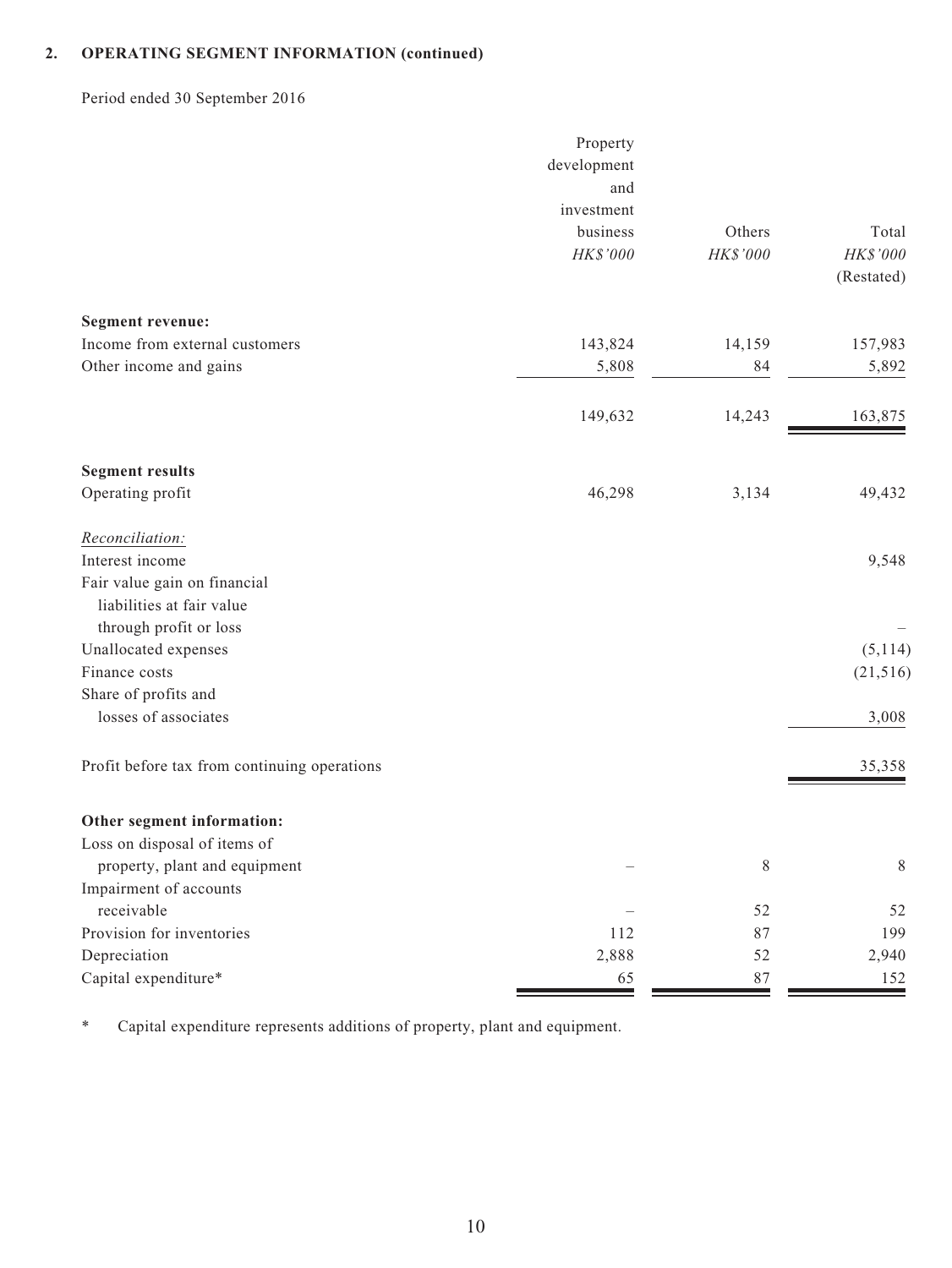### **3. REVENUE, OTHER INCOME AND GAINS**

Revenue from continuing operations represents income from property development and investment; the net invoiced value of goods sold, after allowance for returns and trade discounts; and provision of related installation and maintenance services.

An analysis of revenue, other income and gains from continuing operations is as follows:

|                                            | 2017<br><b>HK\$'000</b> | 2016<br>HK\$'000<br>(Restated) |
|--------------------------------------------|-------------------------|--------------------------------|
| Revenue                                    |                         |                                |
| Income from property development and       |                         |                                |
| investment business                        | 14,823                  | 143,824                        |
| Income from trading of medical equipment,  |                         |                                |
| home security and automation products,     |                         |                                |
| and provision of related installation and  |                         |                                |
| maintenance services as well as trading of |                         |                                |
| various granite and marble products, stone |                         |                                |
| slabs and products of construction market  | 11,178                  | 14,159                         |
|                                            | 26,001                  | 157,983                        |
| Other income and gains                     |                         |                                |
| Bank interest income                       | 1,256                   | 9,548                          |
| Dividend income                            | 794                     |                                |
| Gross rental income                        | 6,733                   | 4,178                          |
| Fair value gain on equity investments at   |                         |                                |
| fair value through profit or loss          | 205                     |                                |
| Others                                     | 442                     | 1,714                          |
|                                            | 9,430                   | 15,440                         |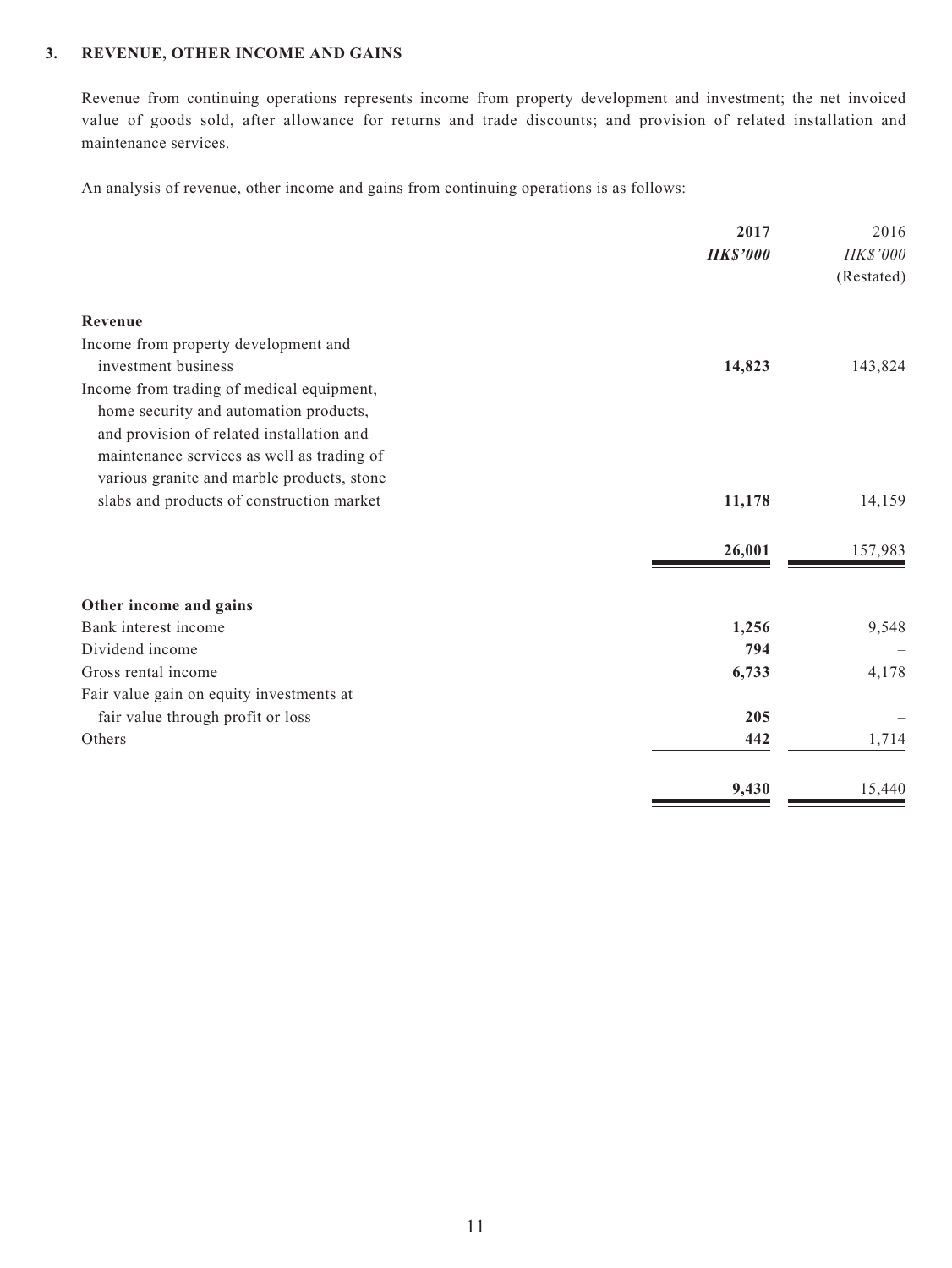### **4. PROFIT BEFORE TAX**

The Group's profit before tax from continuing operations is arrived at after charging/(crediting):

|                                                                 | 2017            | 2016       |
|-----------------------------------------------------------------|-----------------|------------|
|                                                                 | <b>HK\$'000</b> | HK\$'000   |
|                                                                 |                 | (Restated) |
| Cost of properties sold                                         | 4,058           | 81,914     |
| Cost of inventories sold and services provided                  | 7,385           | 9,524      |
| Depreciation                                                    | 6,840           | 2,940      |
| Minimum lease payments under operating leases                   |                 |            |
| on land and buildings                                           | 446             | 278        |
| Loss on disposal of items of property, plant                    |                 |            |
| and equipment^                                                  |                 | 8          |
| Employee benefit expense (including directors' remuneration):   |                 |            |
| Wages and salaries                                              | 9,984           | 11,947     |
| Equity-settled share option expenses                            | 52              | 1,300      |
| Pension schemes contributions*                                  | 217             | 196        |
| Less: Amount capitalised                                        | (1,071)         | (1,613)    |
|                                                                 | 9,182           | 11,830     |
| Directors' remuneration:                                        |                 |            |
| Fee                                                             | 180             | 180        |
| Salaries and allowances                                         | 1,981           | 1,838      |
| Equity-settled share option expenses                            | 16              | 452        |
| Pension schemes contributions                                   | 26              | 23         |
|                                                                 | 2,203           | 2,493      |
| Provision for inventories, included in cost of inventories sold | 54              | 199        |
| Impairment of accounts receivable^                              |                 | 52         |
| Reversal of impairment of other receivables <sup>^</sup>        | (646)           |            |
| Foreign exchange differences, net^                              | (647)           | (405)      |

\* At 30 September 2017, there were no forfeited contributions available to the Group to reduce contributions to the pension schemes in future years (2016: Nil).

^ These amounts were included in "Other operating income, net" on the face of the condensed consolidated statement of profit or loss.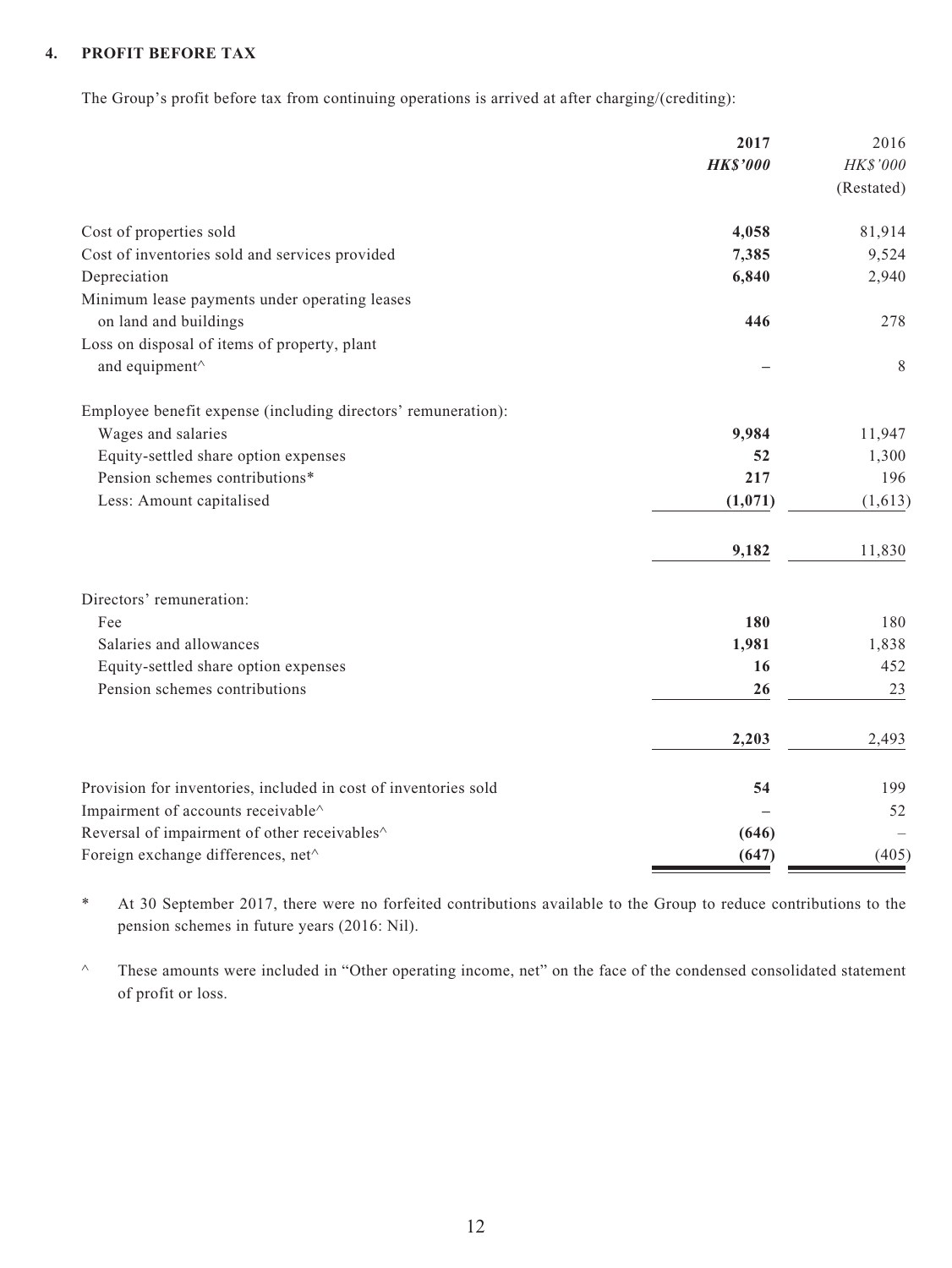#### **5. FINANCE COSTS**

An analysis of finance costs from continuing operations is as follows:

|                                       | 2017            | 2016       |
|---------------------------------------|-----------------|------------|
|                                       | <b>HK\$'000</b> | HK\$'000   |
|                                       |                 | (Restated) |
| Interest on bank and other borrowings | 19,594          | 34,630     |
| Less: Interest capitalised            | (12,706)        | (13, 114)  |
|                                       | 6,888           | 21,516     |

#### **6. INCOME TAX**

Hong Kong profits tax from continuing operations has been provided at the rate of 16.5% (2016: 16.5%) on the estimated assessable profits arising in Hong Kong during the period, unless the Group's subsidiaries did not generate any assessable profits arising in Hong Kong during that period or the Group's subsidiaries had available tax losses brought forward from prior years to offset the assessable profits generated during that period. Taxes on profits assessable elsewhere have been calculated at the rates of tax prevailing in the jurisdictions in which the Group operates.

Land appreciation tax ("**LAT**") in Mainland China is levied at progressive rates ranging from 30% to 60% on the appreciation of land value, being the proceeds from the sale of properties less deductible expenditures including amortisation of land use rights, borrowing costs and all property development expenditures.

|                                                            | 2017            | 2016       |
|------------------------------------------------------------|-----------------|------------|
|                                                            | <b>HK\$'000</b> | HK\$'000   |
|                                                            |                 | (Restated) |
| $Current - Elsewhere$                                      |                 |            |
| Charge for the period                                      |                 | 7,024      |
| Overprovision in prior years                               |                 | (2,095)    |
| Deferred                                                   | 103             | 1,429      |
| LAT in Mainland China                                      | 633             | 20,940     |
| Total tax charge for the period from continuing operations | 736             | 27,298     |

### **7. INTERIM DIVIDEND**

The Board of Directors does not recommend the payment of interim dividend in respect of the six months ended 30 September 2017 (six months ended 30 September 2016: Nil).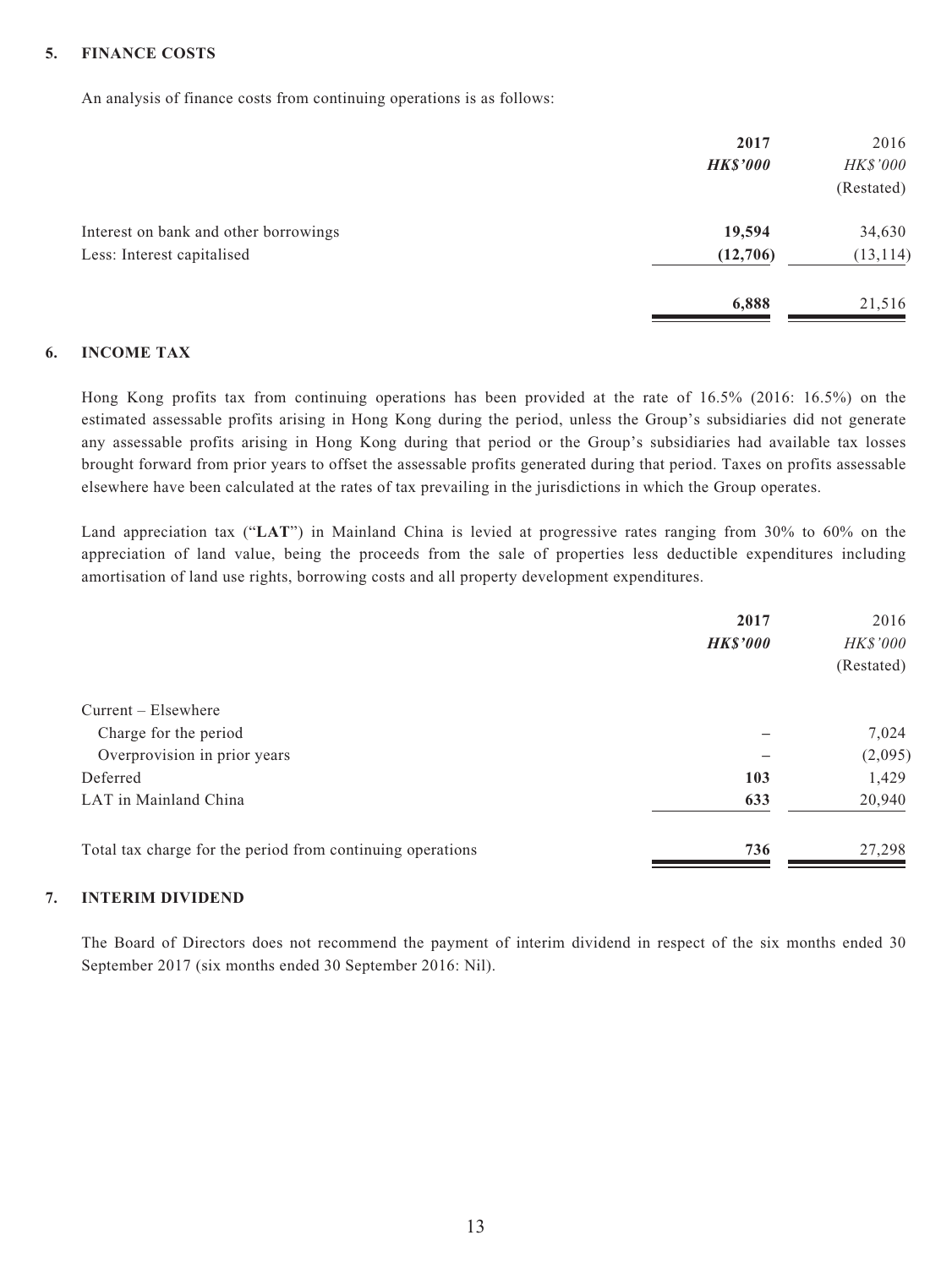#### **8. DISCONTINUED OPERATIONS**

On 11 January 2017, Deson Development Holdings Limited, a wholly-owned subsidiary of the Company, entered into a placing agreement with a placing agent for the placing of 200,000,000 shares of Deson Construction International Holdings Limited ("**DCIHL**") to independent placees (the "**Placing**"). Upon the completion of the Placing on 31 March 2017, the Group indirectly holds 311,769,868 ordinary shares of DCIHL, representing approximately 31.18% of the existing issued share capital of DCIHL and the Group's equity interest in DCIHL decreased from 51.18% to 31.18%. As such, the Group no longer has control over DCIHL and its subsidiaries (collectively the "**DCIHL Group**") which ceased to be subsidiaries of the Group and have become associates of the Group. As the DCIHL Group was disposed of on 31 March 2017, the construction business and securities investment operations of the DCIHL Group were classified as discontinued operations.

The results of the discontinued operations for the period presented below:

|                                                                | 2016         |
|----------------------------------------------------------------|--------------|
|                                                                | HK\$'000     |
| Revenue                                                        | 484,206      |
| Cost of sales                                                  | (424, 445)   |
| Other income and gains                                         | 697          |
| Administrative expenses                                        | (13, 122)    |
| Other operating income                                         | 2,919        |
| Finance costs                                                  | (1, 436)     |
| Profit before tax from the discontinued operations             | 48,819       |
| Income tax expense                                             | (1)          |
| Profit for the period from discontinued operations             | 48,818       |
| The net cash flows incurred by the DCIHL Group are as follows: |              |
|                                                                | 2016         |
|                                                                | HK\$'000     |
| Operating activities                                           | 2,231        |
| Investing activities                                           | (20)         |
| Financing activities                                           | 25,902       |
| Net cash inflow                                                | 28,113       |
| Earnings per share:                                            |              |
| Basic, from the discontinued operations                        | HK2.51 cents |
| Diluted, from the discontinued operations                      | HK2.51 cents |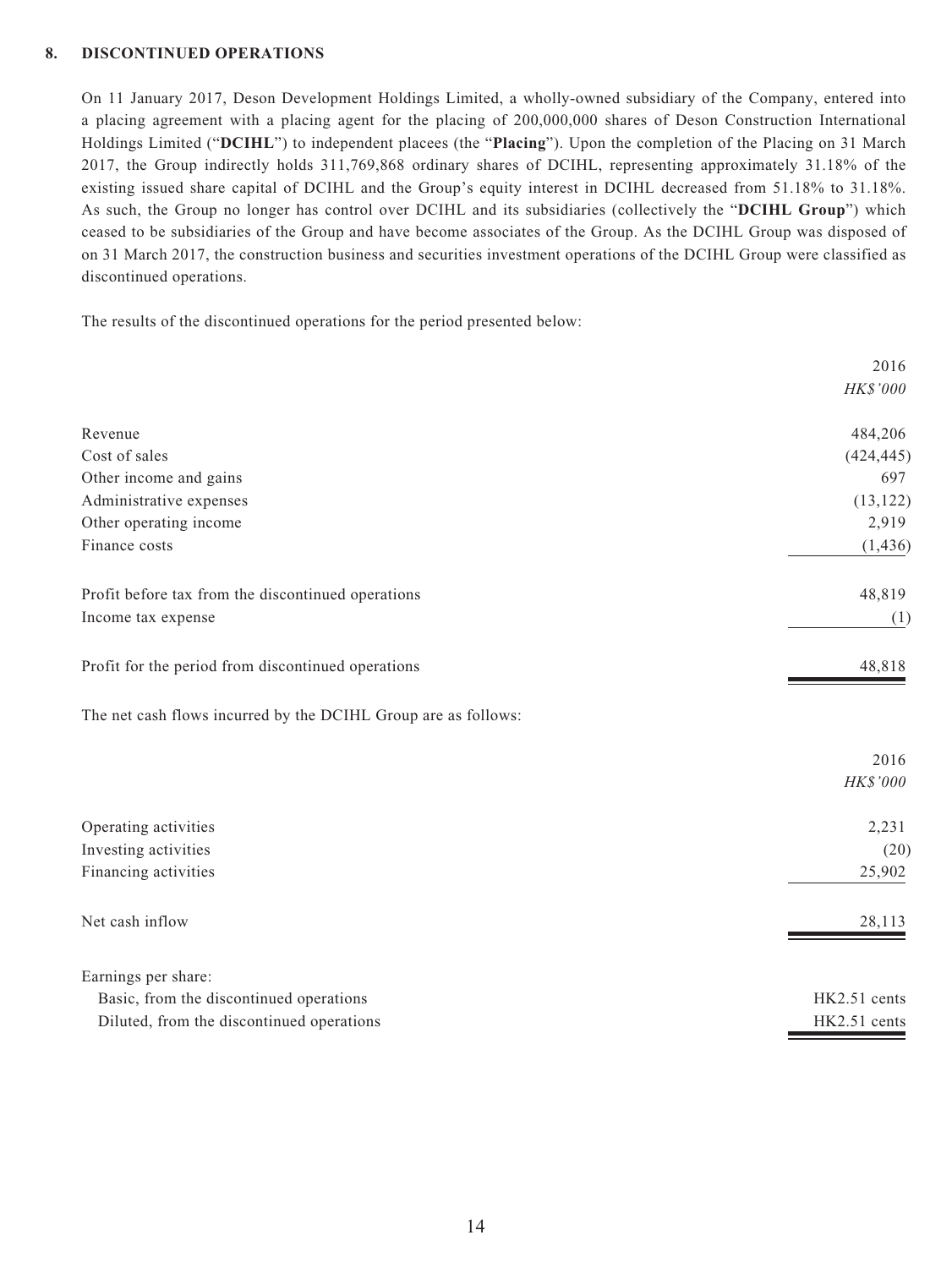#### **8. DISCONTINUED OPERATIONS (continued)**

The calculations of basic and diluted earnings per share from the discontinued operations are based on:

|                                                | 2016           |
|------------------------------------------------|----------------|
| Profit attributable to ordinary equity holders |                |
| of the parent from the discontinued operations | HK\$24,545,000 |
| Weighted average number of ordinary shares     |                |
| in issue during the period used in the basic   |                |
| earnings per share calculation                 | 977,880,400    |
| Weighted average number of ordinary            |                |
| shares used in the diluted earnings per        |                |
| share calculation                              | 977,880,400    |

### **9. EARNINGS PER SHARE ATTRIBUTABLE TO ORDINARY EQUITY HOLDERS OF THE COMPANY**

The calculation of the basic earnings per share amounts is based on the profit for the period attributable to ordinary equity holders of the Company, and the weighted average number of ordinary shares of 977,880,400 (30 September 2016: 977,880,400) in issue during the period.

No adjustment was made to the basic earnings per share amount presented for the six months ended 30 September 2017 and 2016 as the impact of share options had an anti-dilutive effect on the basic earnings per share amount for the periods end 30 September 2017 and 30 September 2016.

| 2017            | 2016       |
|-----------------|------------|
| <b>HK\$'000</b> | HK\$'000   |
|                 | (Restated) |
|                 |            |
|                 |            |
| 1,217           | 8,060      |
|                 | 24,545     |
| 1,217           | 32,605     |
|                 |            |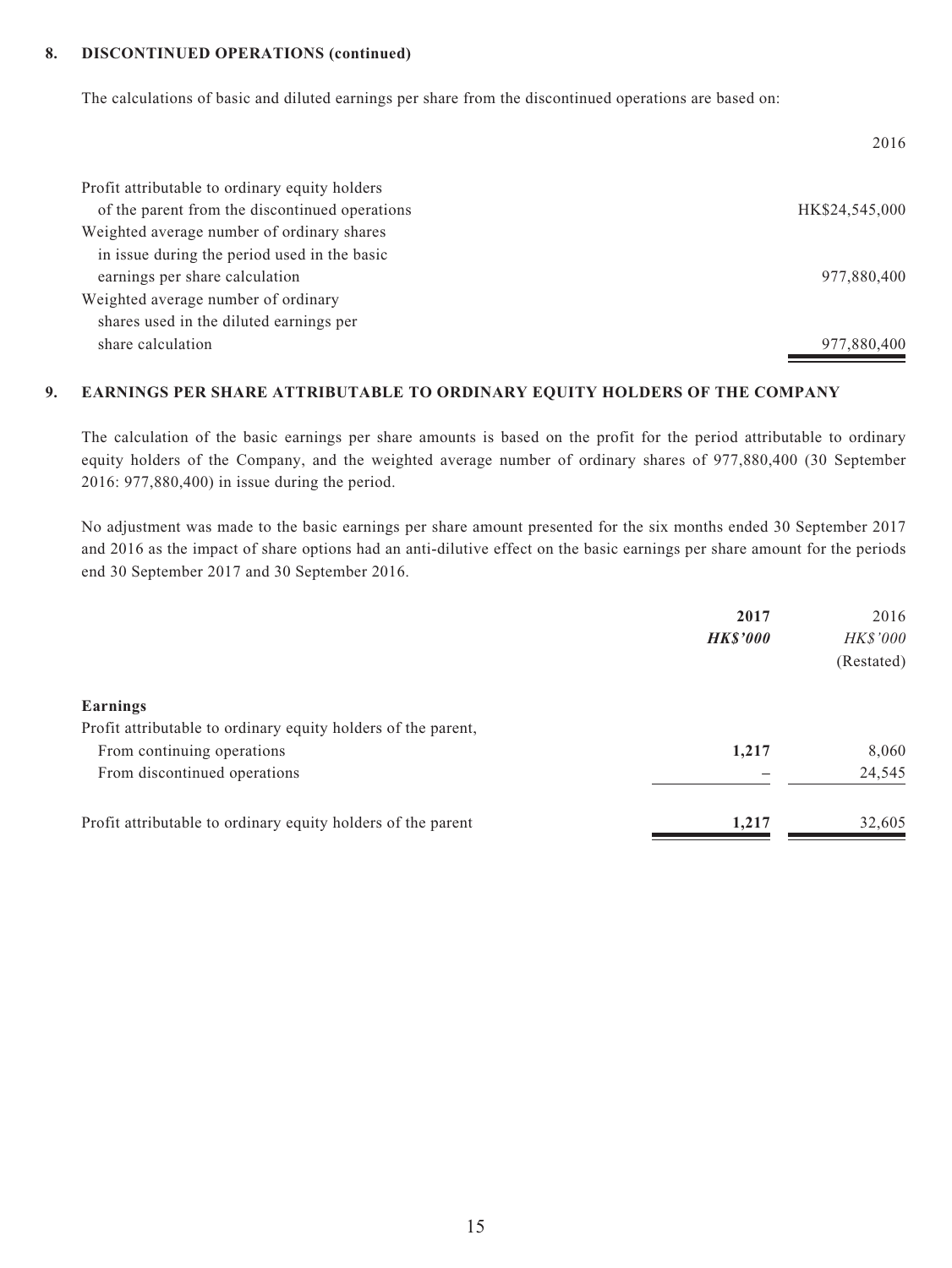#### **10. INVESTMENT PROPERTIES**

|                                             | 30 September   | 31 March        |
|---------------------------------------------|----------------|-----------------|
|                                             | 2017           | 2017            |
|                                             | <b>HKS'000</b> | <b>HK\$'000</b> |
| Carrying amount at beginning of period/year | 887,841        | 1,056,900       |
| Net gain from fair value adjustment         |                | 35,461          |
| Disposal of subsidiaries                    |                | (10,961)        |
| Assets included in a disposal group         |                | (131, 532)      |
| Exchange realignment                        | 31,428         | (62, 027)       |
| Carrying amount at end of period/year       | 919,269        | 887,841         |

As at 30 September 2017, investment properties of the Group with a carrying amount of HK\$757,616,000 (31 March 2017: HK\$733,421,000) were leased to independent third parties.

### **11. INVESTMENTS IN ASSOCIATES**

The DCIHL Group, which is considered material associate of the Group, is engaged in construction contract works as a main contractor, decoration, as well as the provision of electrical and mechanical engineering services and investment in securities, and is accounted for using the equity method.

The following table illustrates the summarised consolidated financial information in respect of the DCIHL Group adjusted for any differences in accounting policies and reconciled to the carrying amount in the consolidated financial statements:

|                                                            | 30 September    | 31 March        |
|------------------------------------------------------------|-----------------|-----------------|
|                                                            | 2017            | 2017            |
|                                                            | <b>HK\$'000</b> | <b>HK\$'000</b> |
| Current assets                                             | 416,229         | 340,659         |
| Non-current assets                                         | 30,601          | 30,690          |
| Current liabilities                                        | (267, 054)      | (240, 345)      |
| Non-current financial liabilities                          | (26, 635)       | (25,600)        |
| Other non-current liabilities                              | (2, 860)        | (2, 873)        |
| Net assets                                                 | 150,281         | 102,531         |
| Reconciliation to the Group's interest in the DCIHL Group: |                 |                 |
| Proportion of the Group's ownership                        | 31.18%          | 31.18%          |
| The Group's share of net assets of the DCIHL Group         | 46,858          | 31,969          |
| Goodwill on acquisition                                    | 64,689          | 64,689          |
| Carrying amount of the investment                          | 111,547         | 96,658          |

The above table does not include the Group's associates that are not individually material.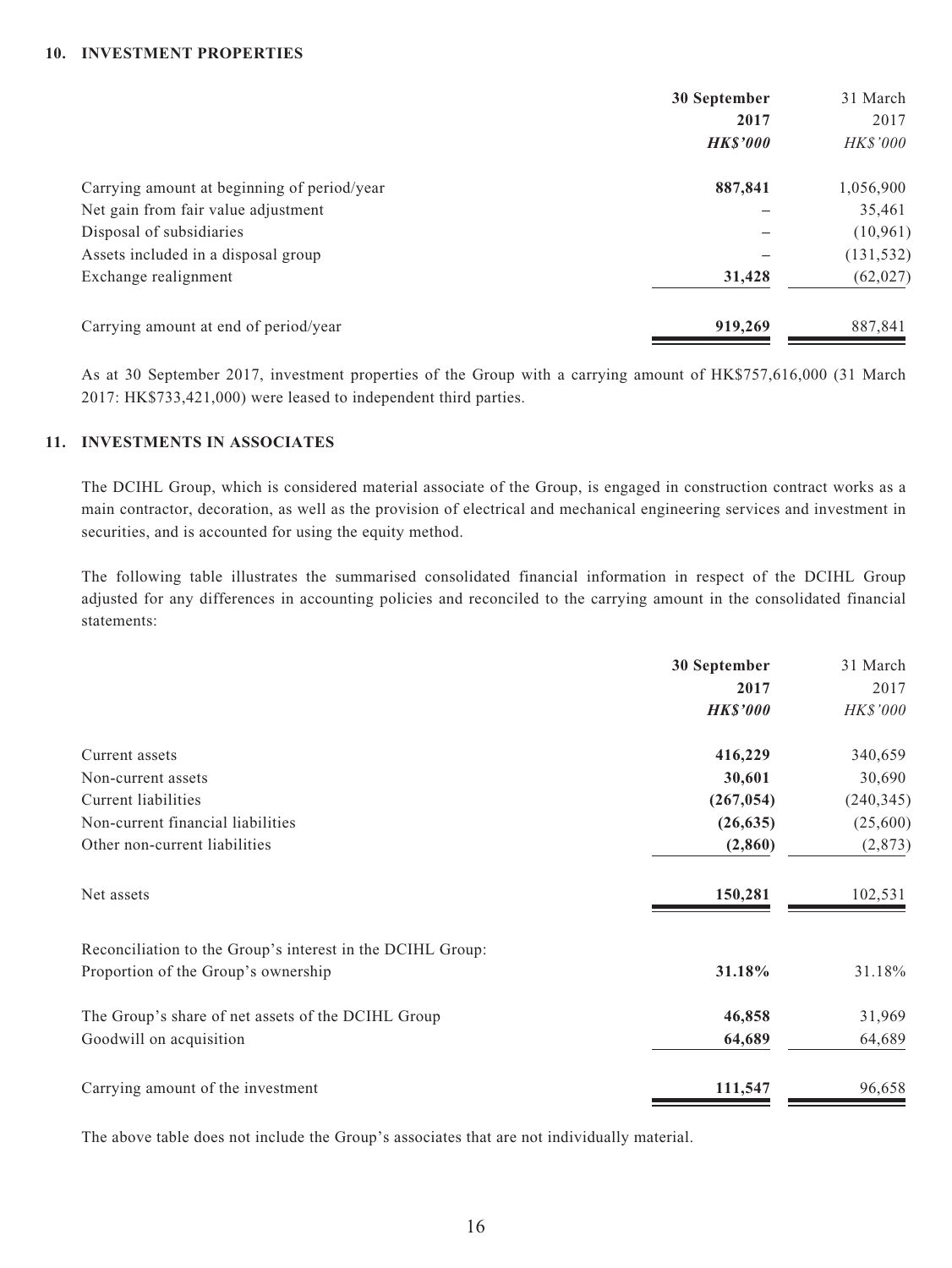#### **12. PROPERTIES HELD FOR SALE UNDER DEVELOPMENT AND PROPERTIES HELD FOR SALE**

|                                            | 30 September    | 31 March  |
|--------------------------------------------|-----------------|-----------|
|                                            | 2017            | 2017      |
|                                            | <b>HK\$'000</b> | HK\$'000  |
| Completed properties held for sale         | 622,609         | 605,884   |
| Properties held for sale under development | 533,210         | 470,088   |
|                                            | 1,155,819       | 1,075,972 |
| Properties held for sale under development |                 |           |
| - expected to be recovered:                |                 |           |
| Within one year                            | 533,210         | 470,088   |

As at 30 September 2017, certain completed properties held for sale and properties held for sale under development of the Group with an aggregate carrying amount of HK\$333,942,000 (31 March 2017: HK\$360,307,000) were pledged to secure certain banking facilities granted to the Group.

#### **13. ACCOUNTS RECEIVABLE**

The Group's trading terms with its customers are mainly on credit. The credit period is generally 90 days for the sale of trading goods and up to 180 days for the sale of completed properties held for sale. Each customer has a maximum credit limit. The Group seeks to maintain strict control over its outstanding receivables. Overdue balances are reviewed regularly by senior management. In view of the aforementioned and the fact that the Group's accounts receivable relate to a large number of diversified customers, there is no significant concentration of credit risk. The Group does not hold any collateral or other credit enhancements over its trade receivable balances. Accounts receivable are non-interestbearing.

An aged analysis of the accounts receivable as at the end of the Reporting Period, based on the invoice date and net of provision, is as follows:

|                    | 30 September    | 31 March |
|--------------------|-----------------|----------|
|                    | 2017            | 2017     |
|                    | <b>HK\$'000</b> | HK\$'000 |
| Current to 90 days | 15,053          | 13,571   |
| 91 to 180 days     | 787             | 4,094    |
| 181 to 360 days    | 15,649          | 16,598   |
| Over 360 days      | 324             | 323      |
| Total              | 31,813          | 34,586   |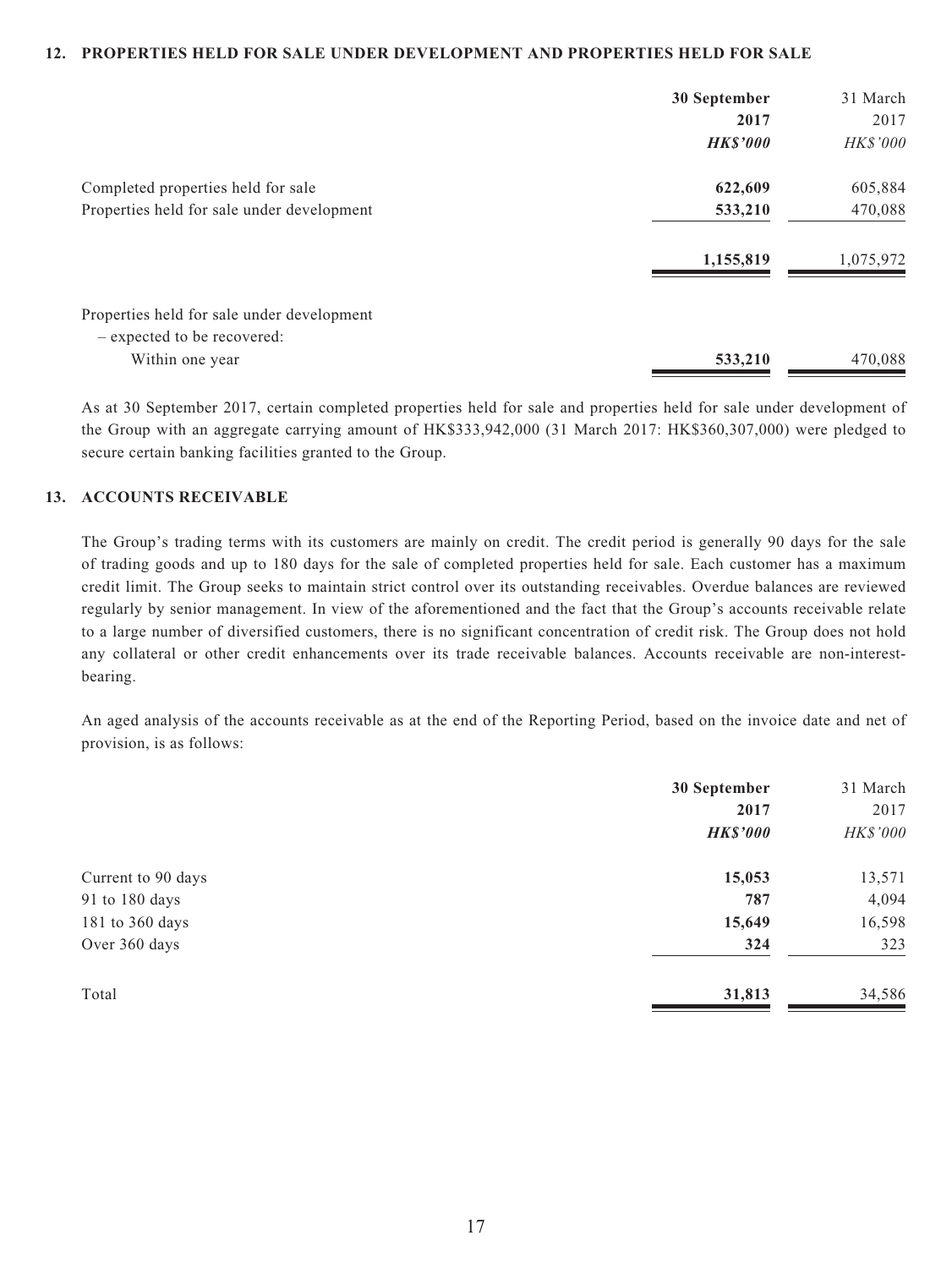### **14. EQUITY INVESTMENTS AT FAIR VALUE THROUGH PROFIT OR LOSS**

|                                            | 30 September    | 31 March        |
|--------------------------------------------|-----------------|-----------------|
|                                            | 2017            | 2017            |
|                                            | <b>HK\$'000</b> | <b>HK\$'000</b> |
| Listed equity investments, at market value | 4,534           | 4,329           |

The above equity investments as at 30 September 2017 and 31 March 2017 were classified as held for trading and were, upon initial recognition, designated by the Group as financial assets at fair value through profit or loss.

The market value of the Group's short term investments at the date of approval of these financial statements was approximately HK\$4,253,000.

### **15. ACCOUNTS PAYABLE**

An aged analysis of the accounts payable as at the end of the Reporting Period, based on the invoice date, is as follows:

|                    | 30 September<br>2017 | 31 March<br>2017         |
|--------------------|----------------------|--------------------------|
|                    | <b>HK\$'000</b>      | HK\$'000                 |
| Current to 90 days | 1,398                | 1,221                    |
| 91 to 180 days     | 7                    | $\overline{\phantom{0}}$ |
| 181 to 360 days    | 17                   | 39                       |
| Over 360 days      | 7,643                | 7,889                    |
|                    | 9,065                | 9,149                    |

Accounts payable are non-interest-bearing and are normally settled on 30-day terms.

### **16. SHARE CAPITAL**

|                                                | 30 September   | 31 March        |
|------------------------------------------------|----------------|-----------------|
|                                                | 2017           | 2017            |
|                                                | <b>HKS'000</b> | <b>HK\$'000</b> |
| Authorised:                                    |                |                 |
| 1,500,000,000 ordinary shares of HK\$0.10 each | 150,000        | 150,000         |
|                                                |                |                 |
| Issued and fully paid:                         |                |                 |
| 977,880,400 ordinary shares of HK\$0.10 each   | 97,788         | 97,788          |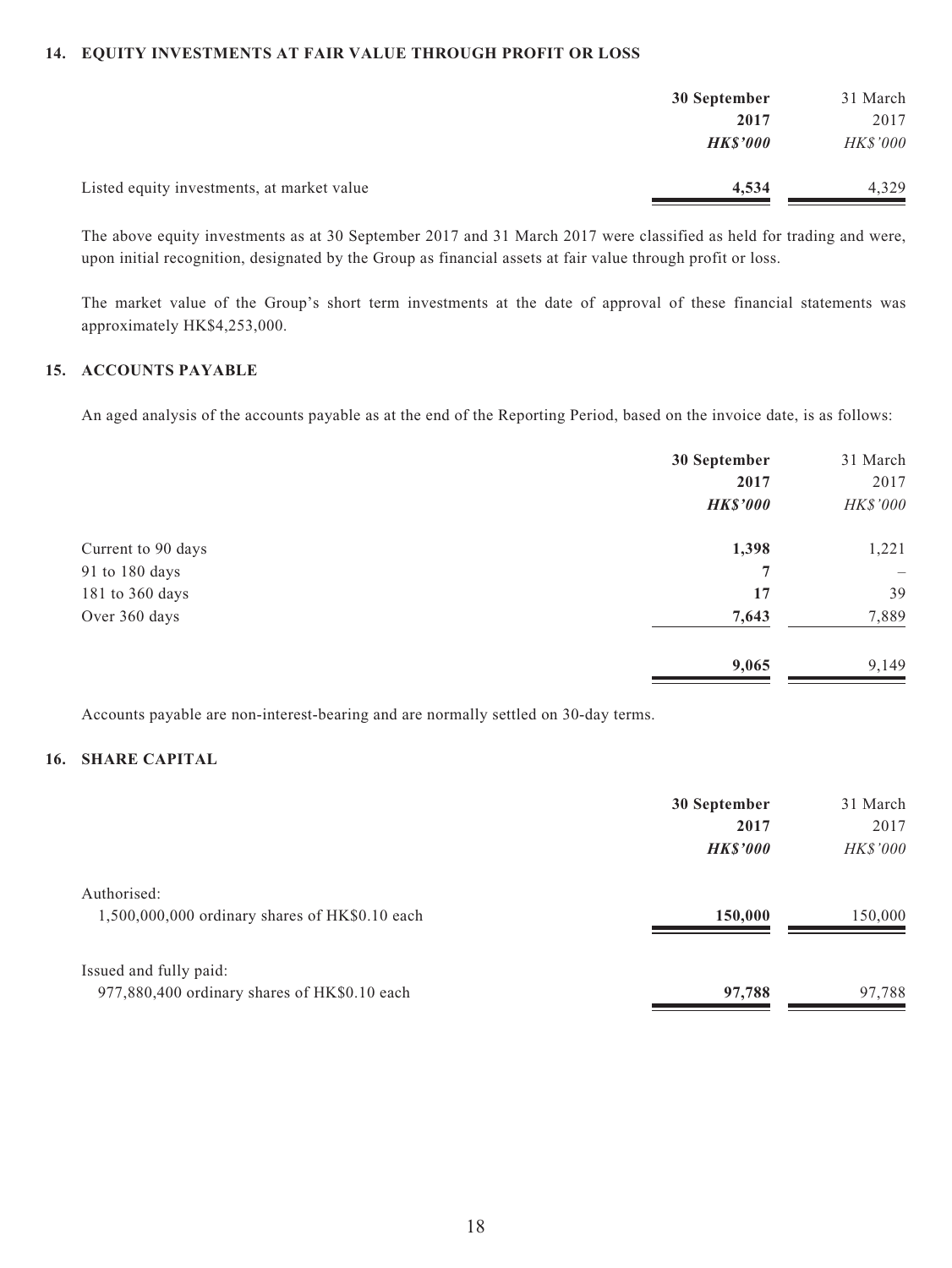#### **16. SHARE CAPITAL (continued)**

A summary of the transactions during the current period with reference to the movements in the Company's issued ordinary share capital is as follows:

|                     | <b>Number</b> |                 | <b>Share</b>   |                 |  |
|---------------------|---------------|-----------------|----------------|-----------------|--|
|                     | of shares     | <b>Issued</b>   | premium        |                 |  |
|                     | in issue      | capital         | account        | <b>Total</b>    |  |
|                     |               | <b>HK\$'000</b> | <b>HKS'000</b> | <b>HK\$'000</b> |  |
| At 1 April 2017 and |               |                 |                |                 |  |
| 30 September 2017   | 977,880,400   | 97,788          | 243,040        | 340,828         |  |

#### **17. A DISPOSAL GROUP CLASSIFIED AS HELD FOR SALE**

On 30 September 2016, the Company and Deson Ventures Limited ("**DVL**"), an indirectly wholly-owned subsidiary of the Company, entered into a sale and purchase agreement with an independent third party for the disposal of Yew Siang Limited ("**Yew Siang**"), a subsidiary of DVL. Yew Siang and its subsidiary are mainly engaged in property investment in the PRC. As at 30 September 2017, one of the default terms in the sale and purchase agreement had not been fulfilled, Yew Siang and its subsidiary were classified as a disposal group held for sale.

As at 30 September 2017, the major classes of assets and liabilities of Yew Siang and its subsidiary classified as held for sale are as follows:

|                                                        | 30 Septmeber    | 31 March  |
|--------------------------------------------------------|-----------------|-----------|
|                                                        | 2017            | 2017      |
|                                                        | <b>HK\$'000</b> | HK\$'000  |
| Assets                                                 |                 |           |
| Property, plant and equipment                          | 26              | 27        |
| Investment properties                                  | 136,188         | 131,532   |
| Properties held for sale                               | 549             | 530       |
| Prepayments, deposits and other receivables            | 16,995          | 13,513    |
| Cash and cash equivalents                              | 952             | 714       |
| Assets classified as held for sale                     | 154,710         | 146,316   |
| Liabilities                                            |                 |           |
| Other payables and accruals                            | (3,162)         | (2, 532)  |
| Tax payable                                            | (38, 446)       | (36, 679) |
| Deferred tax liabilities                               | (30, 555)       | (29, 510) |
| Liabilities directly associated with the assets        |                 |           |
| classified as held for sale                            | (72, 163)       | (68, 721) |
| Net assets directly associated with the disposal group | 82,547          | 77,595    |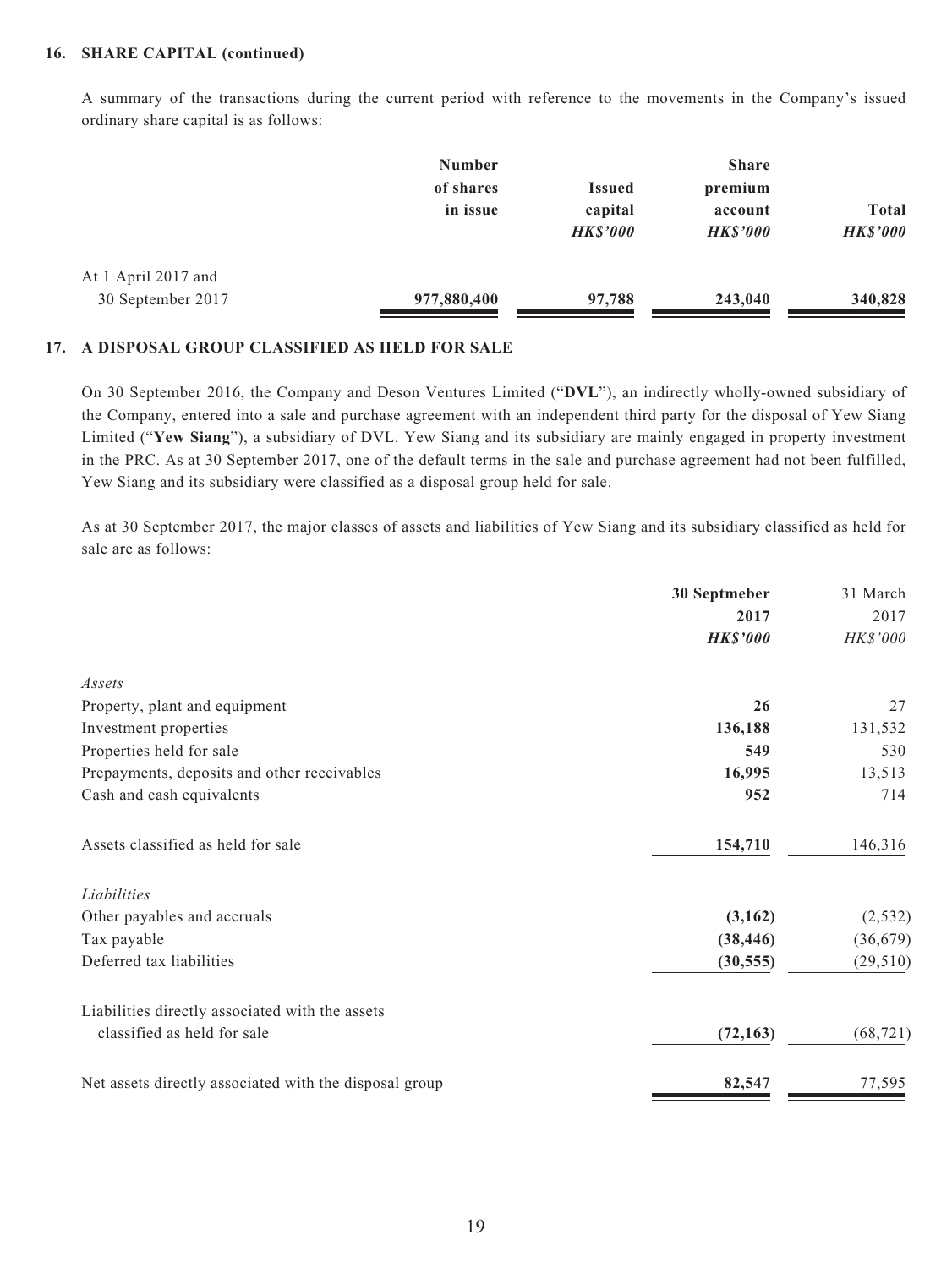### **18. OPERATING LEASE COMMITMENTS**

The Group leases certain of its office properties under operating lease arrangements, with leases negotiated for terms ranging from one to fifteen years.

At 30 September 2017, the Group had total future minimum lease payments under non-cancellable operating leases falling due as follows:

|                                         | 30 September    | 31 March |
|-----------------------------------------|-----------------|----------|
|                                         | 2017            | 2017     |
|                                         | <b>HK\$'000</b> | HK\$'000 |
| Within one year                         | 480             | 379      |
| In the second to fifth years, inclusive | 1,367           | 1,468    |
| After five years                        | 84              | 244      |
|                                         | 1,931           | 2,091    |

#### **19. RELATED PARTY TRANSACTIONS**

(a) In addition to the transactions and balances detailed elsewhere in these financial statements, the Group had the following material transactions with related parties during the period:

|                                                 |              | 2017            | 2016            |
|-------------------------------------------------|--------------|-----------------|-----------------|
|                                                 | <b>Notes</b> | <b>HK\$'000</b> | <b>HK\$'000</b> |
| Management fees paid to an associate            | (i)          | 28              |                 |
| Management fees received from a related company | (i)          | 28              | 28              |
| Rental income received from an associate        |              | 858             |                 |
| Rental income received from related companies   | (ii)         | 153             | 181             |

*Notes:*

- i. The management fees were charged by reference to actual costs incurred for the services provided by the Group.
- ii. During the period, the rental income was charged to Fitness Concept Limited ("**FCL**") at HK\$26,000 per month. Mr. Tjia Boen Sien is a director of and has beneficial interests in the Company and FCL while Mr. Tjia Wai Yip, William is a director of the Company and FCL.
- (b) Outstanding balances with related parties:

Details of the Group's balances with its associates, non-controlling shareholders and related companies as at the end of the Reporting Period are included in the financial statements.

(c) Compensation of key management personnel of the Group:

The key management personnel of the Group are the directors and chief executive of the Company. Details of the remuneration of the directors are disclosed in note 4 to the financial statements.

The related party transactions in respect of item (a)(ii) above also constitute continuing connected transactions as defined in Chapter 14A of the Listing Rules.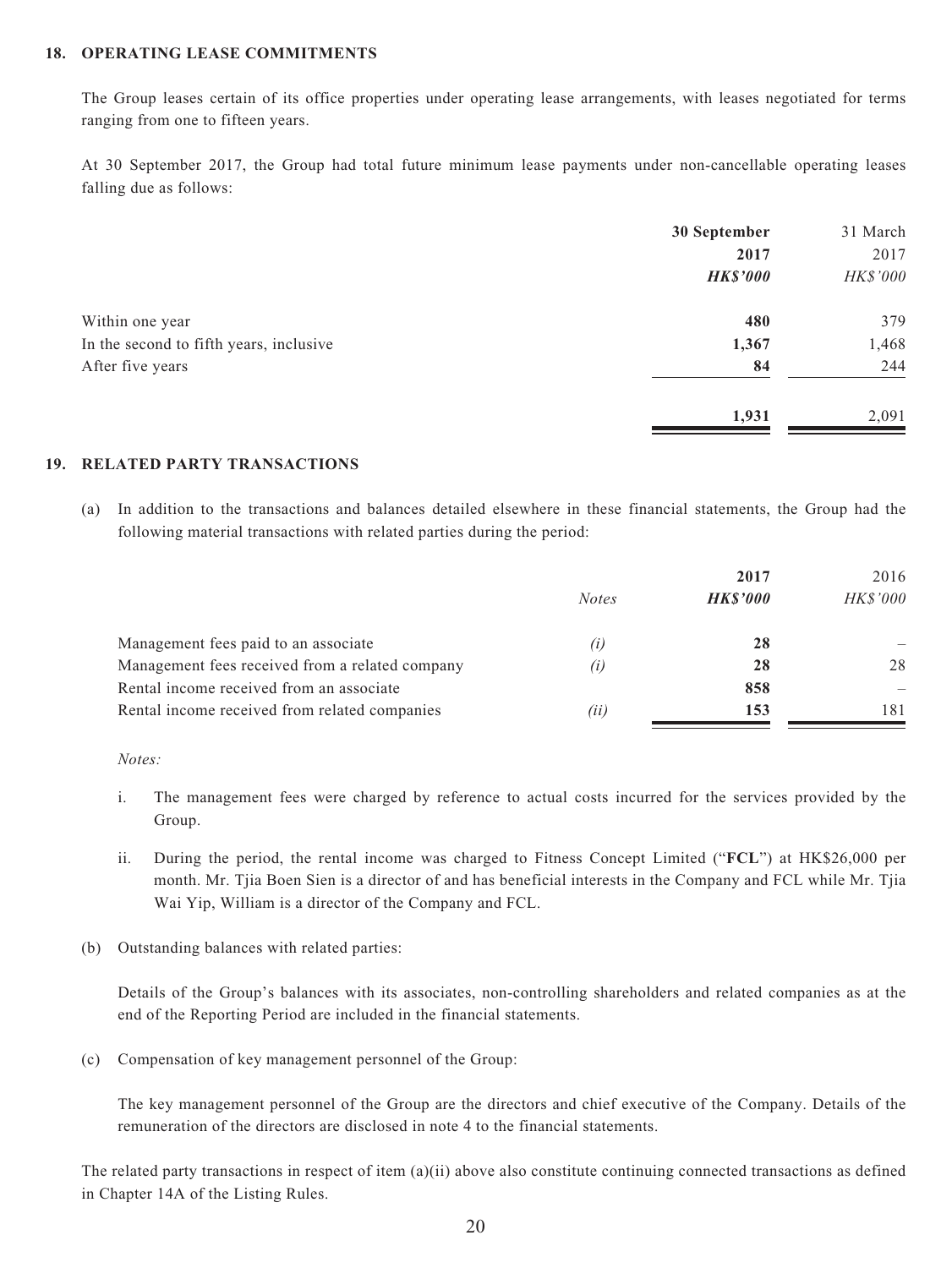#### **20. FAIR VALUE AND FAIR VALUE HIERARCHY OF FINANCIAL INSTRUMENTS**

The carrying amounts and fair values of the Group's financial instruments, other than those with carrying amounts that reasonably approximate to fair values, are as follows:

|                                  | <b>Carrying amounts</b> |                 | <b>Fair values</b> |          |
|----------------------------------|-------------------------|-----------------|--------------------|----------|
|                                  | 30 September            | 31 March        | 30 September       | 31 March |
|                                  | 2017                    | 2017            | 2017               | 2017     |
|                                  | <b>HK\$'000</b>         | <b>HK\$'000</b> | <b>HK\$'000</b>    | HK\$'000 |
| <b>Financial asset</b>           |                         |                 |                    |          |
| Equity investments at fair value |                         |                 |                    |          |
| through profit or loss           | 4,534                   | 4,329           | 4,534              | 4.329    |
| <b>Financial liabilities</b>     |                         |                 |                    |          |
| Interest-bearing bank and        |                         |                 |                    |          |
| other borrowings – non-current   | 332,280                 | 305,665         | 332,280            | 305,665  |

The Group's corporate finance team is headed by the financial controller who is responsible for determining the policies and procedures for the fair value measurement of financial instruments. The corporate finance team reports directly to the Directors. At each reporting date, the corporate finance team analyses the movements in the values of financial instruments and determines the major inputs in the valuation. The valuation is reviewed and approved by the Directors.

Management has assessed the fair values of cash and cash equivalents, pledged deposits, accounts receivable, accounts payable, financial assets included in prepayments, deposits and other receivables, financial liabilities included in other payables and accruals, amounts due from/to associates and related companies, and current portion of interest-bearing bank and other borrowings approximate to their carrying amounts largely due to the short term maturities of these instruments.

The fair values of financial assets and liabilities are included at the amount at which the instrument could be exchanged in a current transaction between willing parties, other than in a forced or liquidation sale. The following methods and assumptions were used to estimate the fair values:

The fair value of listed equity investments is based on quoted market prices.

The fair values of interest-bearing bank and other borrowings repayable beyond one year after the end of the reporting period (as assessed on an individual borrowing basis) have been calculated by discounting the expected future cash flows using rates currently available for instruments on similar terms, credit risk and remaining maturities.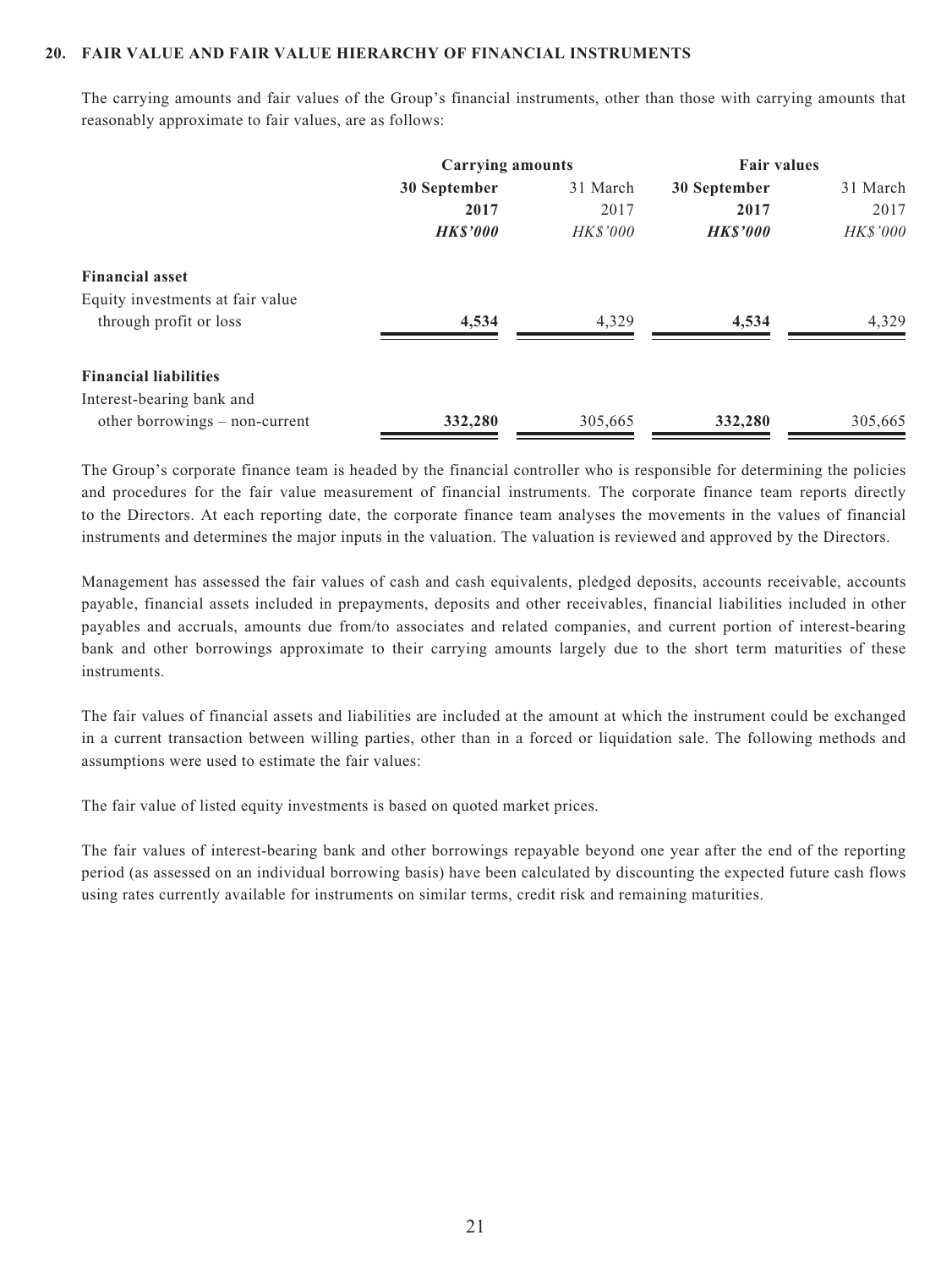#### **20. FAIR VALUE AND FAIR VALUE HIERARCHY OF FINANCIAL INSTRUMENTS (continued)**

#### **Fair value hierarchy**

The following tables illustrate the fair value measurement hierarchy of the Group's financial instruments:

*Assets measured at fair value:*

#### **As at 30 September 2017**

|                                  |                                                                          | Fair value measurement using                                        |                                                                       |                                 |
|----------------------------------|--------------------------------------------------------------------------|---------------------------------------------------------------------|-----------------------------------------------------------------------|---------------------------------|
|                                  | Quoted<br>prices<br>in active<br>markets<br>(Level 1)<br><b>HK\$'000</b> | Significant<br>observable<br>inputs<br>(Level 2)<br><b>HK\$'000</b> | Significant<br>unobservable<br>inputs<br>(Level 3)<br><b>HK\$'000</b> | <b>Total</b><br><b>HK\$'000</b> |
| Equity investments at fair value |                                                                          |                                                                     |                                                                       |                                 |
| through profit or loss           | 4,534                                                                    |                                                                     |                                                                       | 4,534                           |
| As at 31 March 2017              |                                                                          |                                                                     |                                                                       |                                 |
|                                  |                                                                          | Fair value measurement using                                        |                                                                       |                                 |
|                                  | Quoted                                                                   |                                                                     |                                                                       |                                 |
|                                  | prices                                                                   | Significant                                                         | Significant                                                           |                                 |
|                                  | in active                                                                | observable                                                          | unobservable                                                          |                                 |
|                                  | markets                                                                  | inputs                                                              | inputs                                                                |                                 |
|                                  | (Level 1)                                                                | (Level 2)                                                           | (Level 3)                                                             | Total                           |
|                                  | HK\$'000                                                                 | HK\$'000                                                            | HK\$'000                                                              | HK\$'000                        |
| Equity investments at fair value |                                                                          |                                                                     |                                                                       |                                 |
| through profit or loss           | 4,329                                                                    |                                                                     |                                                                       | 4,329                           |

As at 30 September 2017, the Group's financial liabilities not measured at fair value but for which fair values were disclosed included non-current interest-bearing bank and other borrowings of HK\$332,280,000 (31 March 2017: HK\$305,665,000). The fair values of these financial liabilities disclosed were measured based on valuation techniques for which all inputs which have a significant effect on the recorded fair value are unobservable (Level 3).

During the period, there were no transfers of fair value measurements between Level 1 and Level 2 and no transfers into or out of Level 3 for both financial assets and financial liabilities (2016: Nil).

### **21. COMPARATIVE AMOUNTS**

The comparative consolidated statement of profit or loss has been re-presented as if the operation discontinued had been discontinued at the beginning of the comparative period (note 8).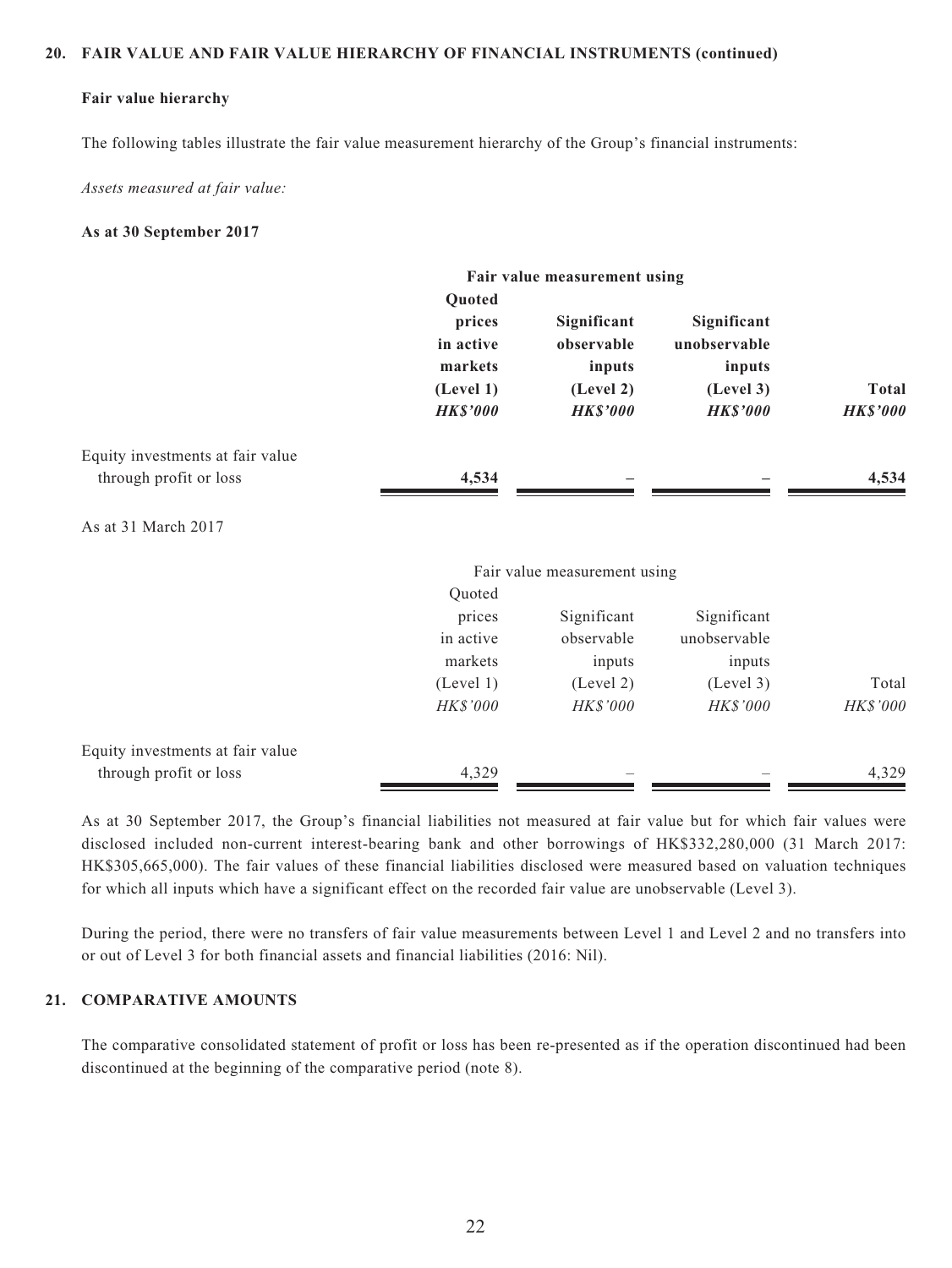### **MANAGEMENT DISCUSSION AND ANALYSIS**

### **BUSINESS REVIEW**

The Group's major business segments during the last reporting period comprise (i) property development and investment; (ii) trading of medical equipment and home security and automation products, and provision of related installation and maintenance services as well as trading of various granite and marble products, stone slabs and products for construction market; (iii) construction as a main contractor and decoration, as well as the provision of electrical and mechanical engineering services; and (iv) investment in securities.

On 11 January 2017, the Company, through its wholly owned subsidiary, signed a placing agreement with a placing agent, to place 200,000,000 shares of Deson Construction International Holdings Limited ("**DCIHL**") at HK\$0.30 each ("**Placing**"). All such shares were successfully placed. Upon completion of the Placing, DCIHL and its subsidiaries (collectively the "**DCIHL Group**") ceased to be subsidiaries of the Group and the construction and investment in securities businesses have been discontinued from our Group's operation. The Group (after the partial disposal of the DCIHL Group) will continue to concentrate on (i) property development and investment; and (ii) trading of medical equipment and home security and automation products, and the provision of related installation and maintenance services as well as trading of various granite and marble products, stone slabs and products for construction market.

### **(i) Continuing operations**

The Group's turnover for the period ended 30 September 2017 from continuing operations recorded at approximately HK\$26,001,000 (period ended 30 September 2016: HK\$157,983,000) which represented a significant decrease of 84% compared with corresponding period last year.

### *Property development and investment business*

The Group's turnover for the period ended 30 September 2017 from this segment recorded at approximately HK\$14,823,000 (30 September 2016: HK\$143,824,000), which represented a significant decrease of 90% as compared with last period. Such significant decrease was mainly due to the sales of six-floor offices (6,235 square ("**sq**") metres) to a customer which amounted to approximately HK\$110 million and a profit recognised (before taxation) of approximately HK\$23 million noted in last reporting report. A majority of sales arrangement (residential area of World Expo Plaza, PRC) of this year will be taken place in early of 2018, while sales revenue will only be recognised for the year ending 2018.

Segment operating loss generated from the property development and investment business for the Reporting Period amounted to approximately HK\$3,955,000 whereas operating profit amounted to approximately HK\$46,298,000 was noted in the last reporting period.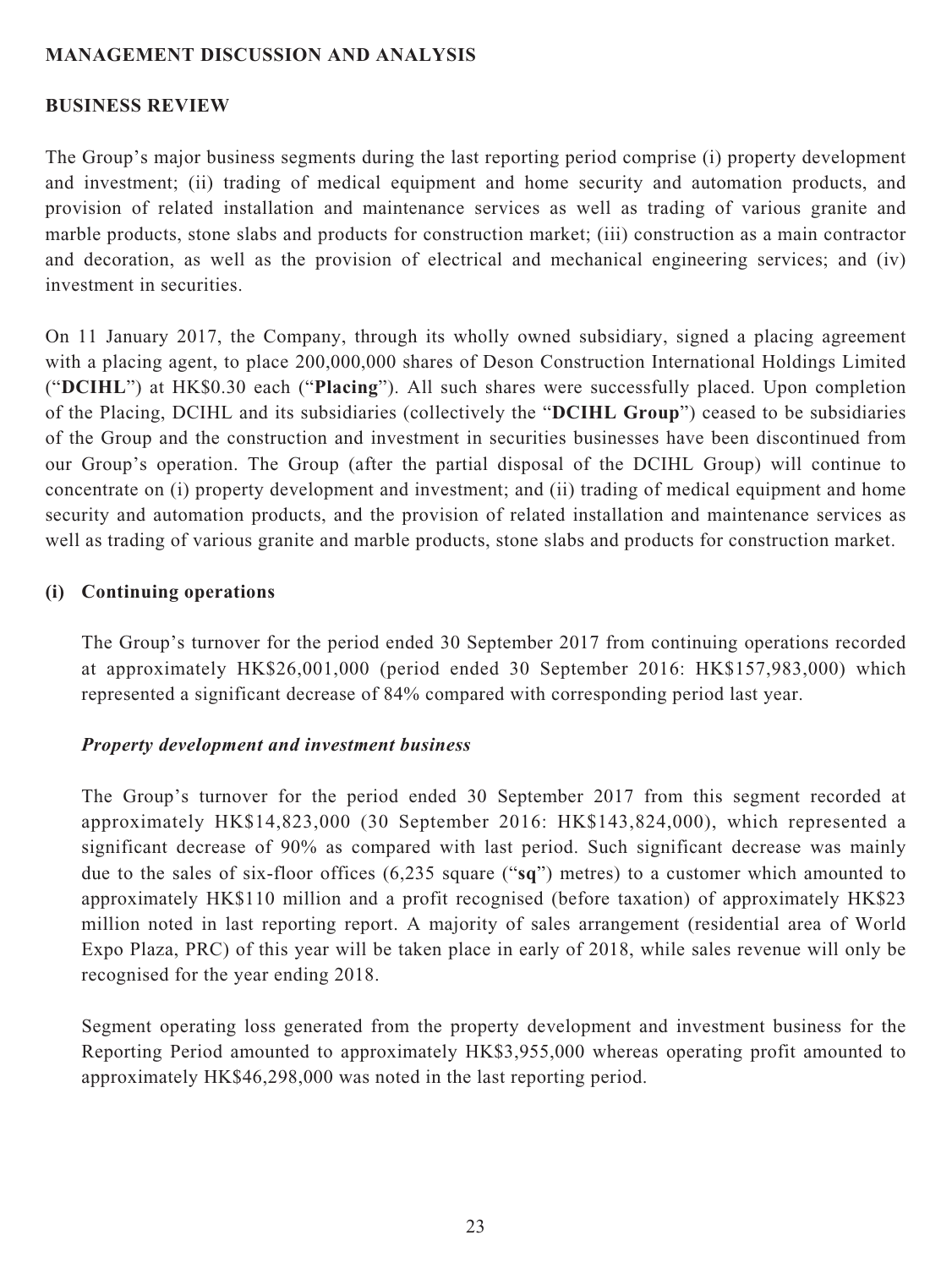On 30 September 2016, the Group entered into a sale and purchase agreement for the disposal of Yew Siang Limited (the "**Disposal**"), an indirect wholly-owned subsidiary, to an independent third party. Yew Siang Limited and its subsidiary own the Starway Parkview South Station Hotel. It is intended that the Starway Parkview South Station Hotel will be converted into and operated as service apartments. One of the default terms in the sale and purchase agreement had not been fulfilled at the date of approval of these financial statements.

The Disposal is expected to be completed in January 2018.

## *Trading of medical equipment and home security and automation products*

The Group's turnover for the period ended 30 September 2017 from this segment recorded at approximately HK\$11,178,000 (30 September 2016: HK\$14,159,000), which represented a decrease of 21% as compared with last period. The drop is due to (i) the decrease in sales of home security and automation products due to the slow down of China's property market causing the decrease in demand of home security products; and (ii) the home security products installation project at Kennedy Road, Hong Kong with contract amount to approximately HK\$6.0 million. The contract was completed in November 2016 and most of the revenue has already been recognised for the year ended 31 March 2017.

Segment operating loss generated from this segment for the Reporting Period amounted to approximately HK\$1,011,000 whereas operating profit amounted to approximately HK\$3,134,000 was noted in the last reporting period.

Earnings per share for continuing operations is approximately HK0.12 cent.

## **(ii) Discontinuing operations**

Upon the completion of the Placing on 31 March 2017, the DCIHL Group has ceased to be consolidated into the accounts of the Group. The Group classified its interest in DCIHL Group as an investment in associate, which was accounted for by using the equity method.

In last reporting period, the profit attributable from the DCIHL Group is HK\$48,818,000 (before deducting minority interest). Upon the Placing, by using equity method, the Group shared approximately HK\$14,889,000 profit from the DCIHL Group and such amount was reflected in the line "**Share of profits and losses of associates**".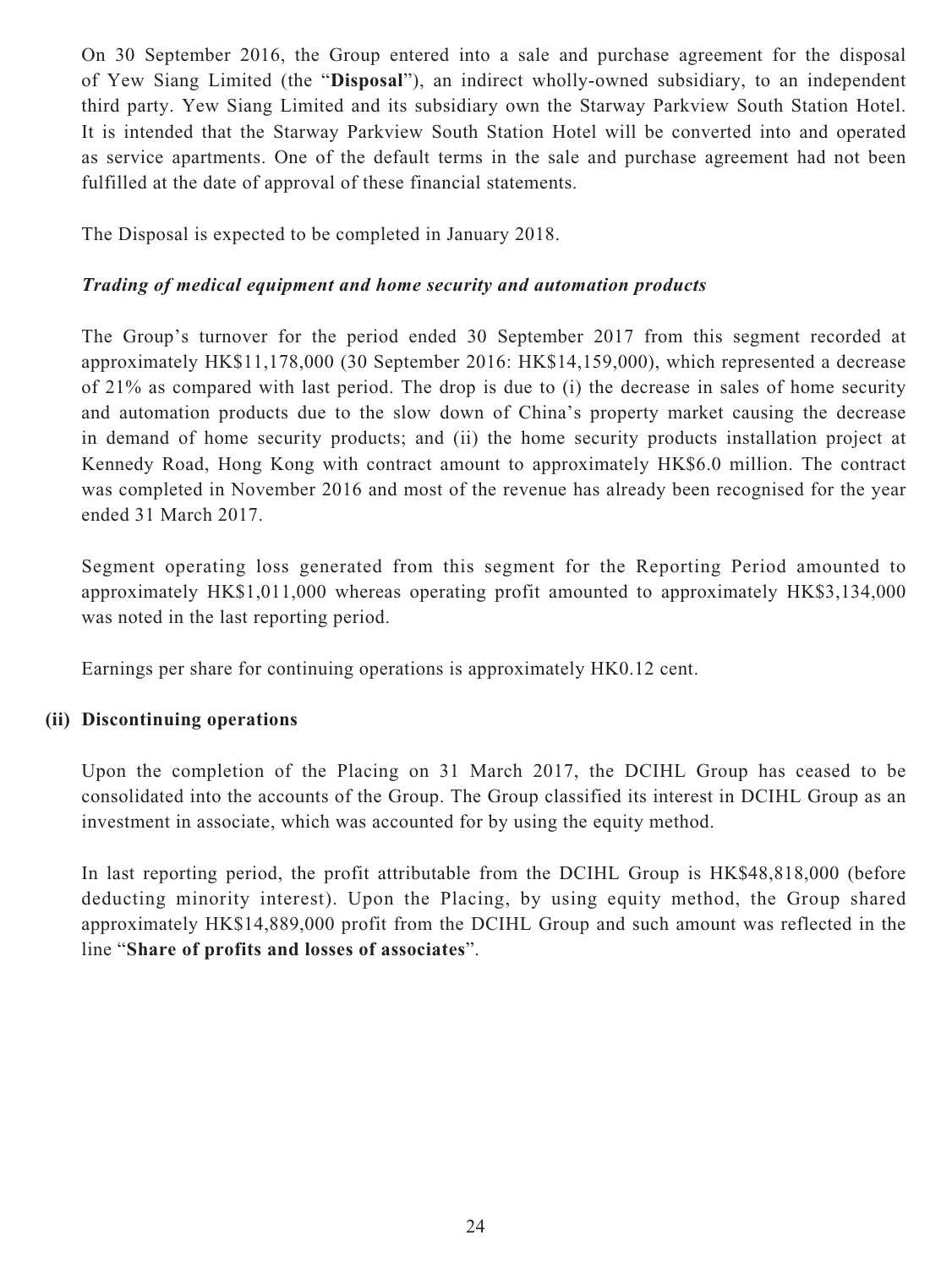The net profit attributable to owners of the Company for the period ended 30 September 2017 amounted to approximately HK\$1,217,000 as compared with the net profit attributable to owners of the Company for the period ended 30 September 2016 amounted to approximately HK\$32,605,000. The significant drop is due to:

- (i) a decrease in the profit contribution from the DCIHL Group upon the Placing and that the DCIHL Group ceased to be subsidairies of the Group. The construction business and securities investment business of the DCIHL Group were classified as discontinued operation for the six months ended 30 September 2016. During the Reporting Period, the Company has reclassified the interest in the DCIHL Group as an investment in associate and accounted for by using equity method; and
- (ii) a decrease in the profit contribution from property development and investment segment arising from the Group's one-off profit from the disposal of a six-storey office premises (properties held for sales) in Kaifeng City, Henan Province of the PRC in last reporting period. During this period, the majority of sales arrangement will be taken place in the early 2018, while sales revenue will be recognised for the year ending 31 March 2018.

## **FINANCIAL REVIEW**

## **Turnover**

For the six months ended 30 September 2017, the Group's turnover from continuing operations amounted to HK\$26 million, decreased by 84% as compared to the same period last year. Such decrease was mainly contributed by a decrease in the sale of properties at the PRC.

Turnover generated from property development and investment business, trading of medical equipment and home securities and automation products as well as trading of various granite and marble products, stone slabs and products for construction market amounted to approximately HK\$15 million and HK\$11 million respectively, which represent a decrease of 90% and a decrease of 21% respectively as compared the same period last year.

### **Gross profit margin**

During the six months ended 30 September 2017, the Group's gross profit margin from continuing operations was approximately 56%, up by 14% as compared to last period's 42%. This was mainly driven by the proportion of rental income in turnover from property development and investment segment is higher in this Reporting Period than same period in last year, increasing from 10% to 84%. The gross profit margin of rental income is much higher than the sales of property. As a result, overall gross profit margin is higher in this Reporting Period.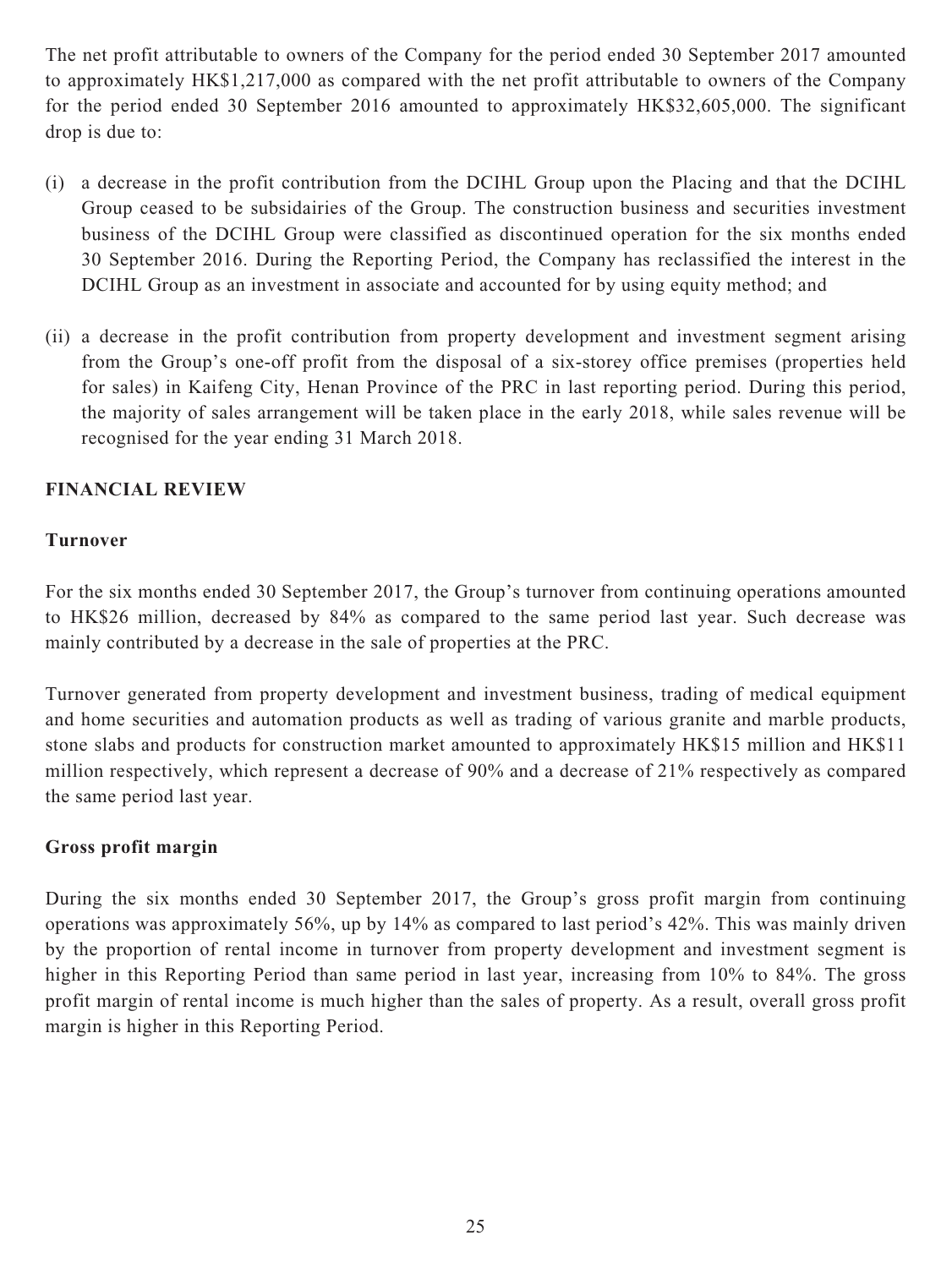### **Share of profits and losses of associates**

For the six months ended 30 September 2017, the Group's share of profits of associates amounted to HK\$15 million, increased by 396% as compared to the same period last year. Upon the completion of the Placing of DCIHL shares, the Group only shares 31.18% of the profit of the DCIHL Group by using the equity method and reflect in this line. In the same period last year, the DCIHL Group was still subsidiaries of the Group. The DCIHL Group's result was classified as discontinued operation for the six months ended 30 September 2016 amounted to approximately HK\$49 million.

## **Liquidity and financial resources**

As at 30 September 2017, the Group had total assets of HK\$2,878,622,000, which has been financed by total liabilities, shareholders' equity and non-controlling interests of HK\$1,387,589,000, HK\$1,490,750,000 and HK\$283,000, respectively. The Group's current ratio at 30 September 2017 was 1.78 compared to 1.73 as at 31 March 2017.

The gearing ratio for the Group as at 30 September 2017 was 24% (31 March 2017: 23%). It was calculated based on the non-current liabilities of HK\$481,764,000 (31 March 2017: HK\$424,402,000) and long term capital (equity and non-current liabilities) of HK\$1,972,797,000 (31 March 2017: HK\$1,881,115,000).

## **Capital expenditure**

Total capital expenditure for the six months ended 30 September 2017 was approximately HK\$763,000, which were mainly used in the purchase of motor vehicles.

## **Contingent liabilities**

At the end of the reporting date, there were no significant contingent liabilities for the Group.

### **Commitments**

At the end of the reporting date, there were no significant capital commitments for the Group.

### **Charges on group assets**

The Group's banking facilities are secured by:

- (i) the pledge of certain of the Group's leasehold land and buildings situated in Hong Kong of HK\$194,109,000 (31 March 2017: HK\$141,100,000);
- (ii) the pledge of certain of the Group's investment properties situated in Mainland China of HK\$545,220,000 (31 March 2017: HK\$526,580,000);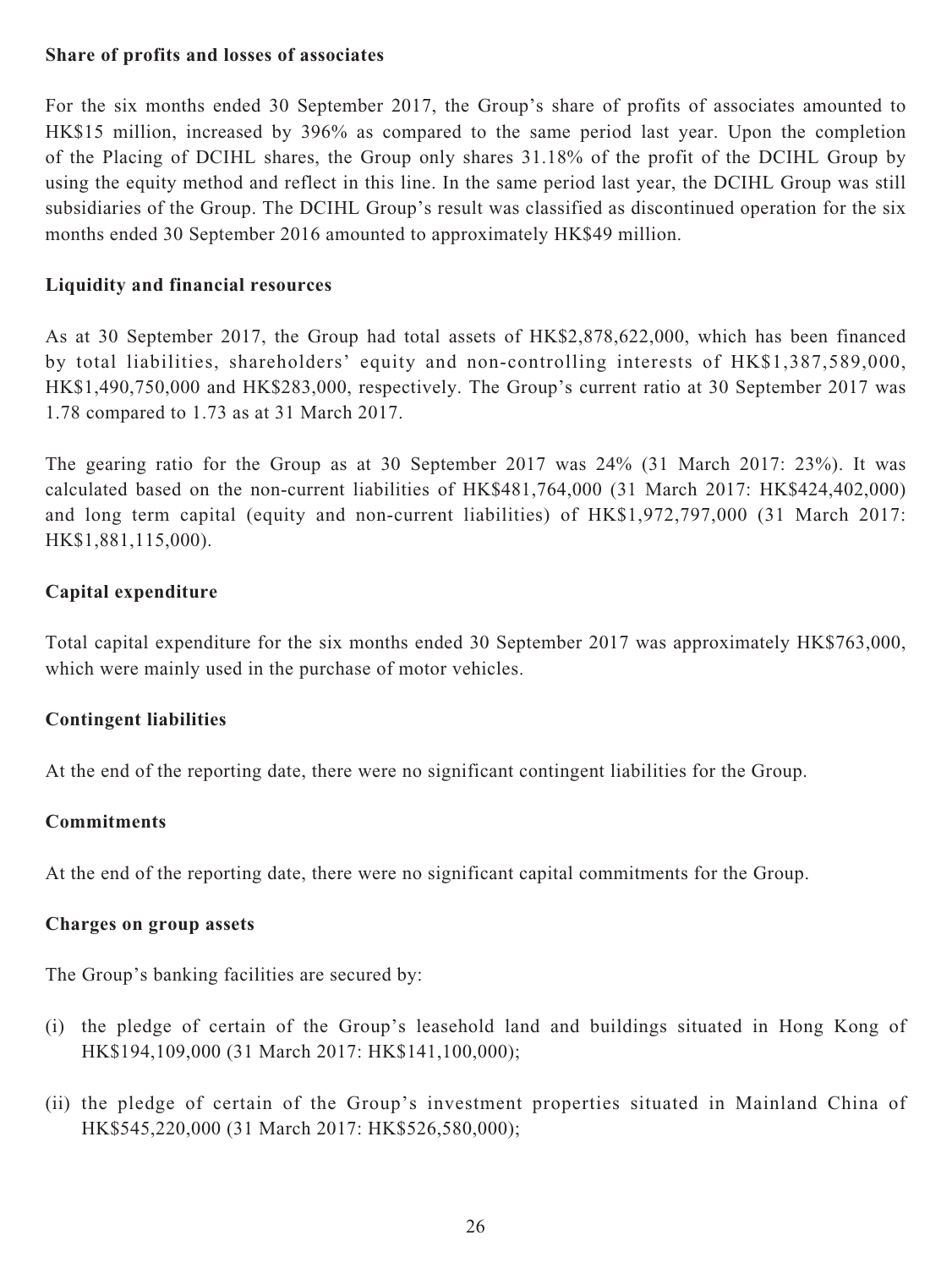(iii) the pledge of certain of the Group's properties held for sale and properties held for sale under development situated in Mainland China of HK\$333,942,000 (31 March 2017: HK\$360,307,000); and

(iv) the pledge of the Group's deposits of HK\$134,550,000 (31 March 2017: HK\$182,900,000).

## **Treasury policies**

The directors of the Company (the "**Directors**") will continue to follow a prudent policy in managing its cash balances and maintaining a strong and healthy level of liquidity to ensure that the Group is well-placed to take advantage of growth opportunities. In view of the expected development for the property development project in Kaifeng, the PRC, the Group will consider the feasibility of solutions to maintain the adequacy of its Renminbi fund to finance this project. Interest for the current bank borrowings are mainly on a floating rate basis and the bank borrowings are principally denominated in Hong Kong dollars and Renminbi. Hence, the Group has no significant exposure to foreign exchange rate fluctuations.

### **Exchange risk exposure**

The Group mainly exposes to the Renminbi currency, arising from relevant group entities' foreign currency denominated monetary assets and liabilities for the Group's operating activities.

The Group currently does not have a foreign currency hedging policy to eliminate the currency exposures. However, the management monitors the related foreign currency exposure closely and will consider hedging against significant foreign currency exposures should the need arise.

## **PROSPECT**

### **Property development and investment**

On 9 June 2005, the Group was granted the land use rights of a development site in the Long Ting district of the city of Kaifeng. The Directors intend to develop a residential and commercial complex on the site with an estimated gross floor area of approximately 221,000 square ("**sq.**") metres. Up to now, construction for a total gross floor area of 190,000 sq. metres has been completed and the total sales contract sum achieved amounted to approximately RMB755 million. The remaining portions of the complex are under construction. The process is going well and it is expected that the construction will be completed by end of 2017 and will be sold starting in early 2018.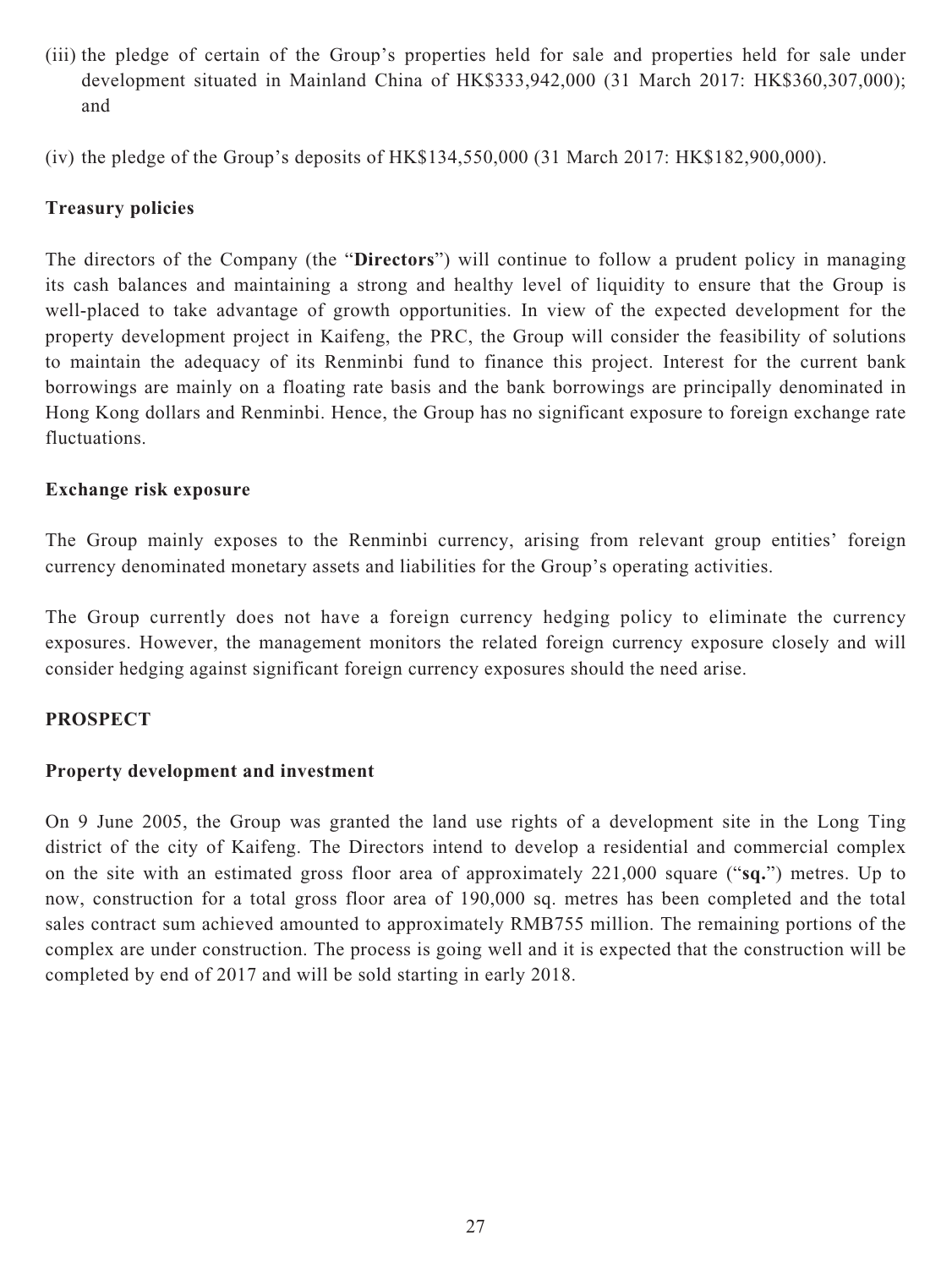On 16 February 2012, the Group successfully won a bid for the acquisition of land use right of a residential and commercial site in the city of Kaifeng. The Directors intended to develop a residential and commercial complex on the site with an estimated gross floor area of approximately 100,000 sq. metres. Up to now, construction for a gross floor area of approximately 20,000 sq. metres has been completed. It includes two commercial buildings with gross floor area of approximately 15,000 sq. metres and an animation theatre with gross floor area of approximately 5,000 sq. metres. The total sales contract sum achieved from the sales of commercial properties amounted to approximately RMB160 million. The animation theatre is named as "Qing-Ming Riverside Anime Exhibition" and is used to show the animation of the Riverside Scene at Qingming Festival ("**清明上河圖**") which was shown in the 2010 Shanghai Expo. It is planned to become a tourist spot at Kaifeng City. The construction of the whole project is expected to be completed by 2018.

In September 2014, the Group was granted another land use right in the city of Kaifeng, PRC, namely as Zhu Ji Lane ("**珠璣巷**"). The Group intended to develop a commercial street project with a total gross floor area of approximately 13,000 sq. metres. It was put in use in the 27th World Hakka Conference held in October 2014. As of now, the project has been completed. Most of the units have already been rented out during the period.

The central government continued to practice four "R"s (i.e. purchase restriction, credit restriction, price restriction and sales restriction) in its austerity measures during the first half year to enable property developers to push forward real estate destocking steadily in a bid to bring healthy development for the mainland real estate market.

As the government continues to implement categorised and city-specific control policies with respect to property market in the second half of the year, control over the property market will remain tight. Differentiation in the property market will continue. The property market in Tier 1 and Tier 2 cities will cool off and encounter adjustment, and Tier 3 and Tier 4 cities will retain a de-stocking tone with rebound in volume and prices. Market performance of lower-tier cities is expected to be relatively stable, however it is possible for the government to further tighten the control as a result of the performance of property prices. The tightening credit policies due to continued regulation over the property and financial deleveraging will become the major risk of the future property market in the PRC. The land market will moderately cool off due to credit squeeze, tightening liquidity and the increase in capital cost.

The Board remains optimistic about the property market in Mainland China and the Group will continue to place emphasis on strengthening the property development and investment business. The Group may acquire additional land to enrich the Group's land reserve, specifically in the second and third-tier cities in the PRC where the markets continue to be bullish and growth potential is consistently increasing. However, the Group has no specific investment plan in relation to any particular project currently.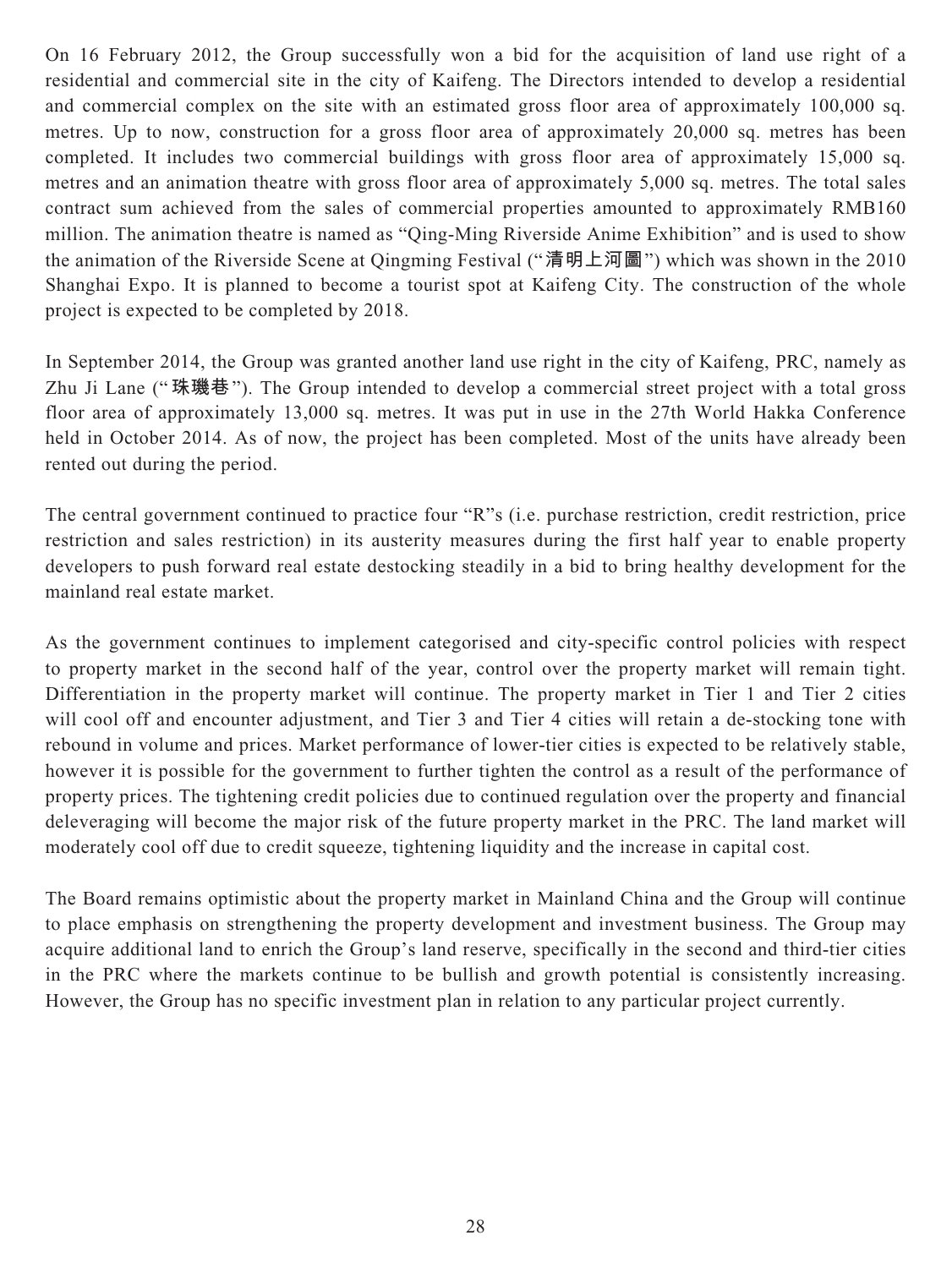Regarding the disposal of Starway Parkview South Station Hotel ("**Target Property**") in Shanghai, it is intended that the Target Property will be converted into and operated as a service apartment. The Board considers that the Disposal will bring in a strategic shareholder with a strong real estate management background which helps to improve the long term growth potential of the Target Property, which will ultimately be beneficial to the Group and shareholders as a whole. The Target Property is a mature asset. Whilst it provides a stable rental income, it does not have the growth in terms of earnings expected by the Board. The Company aspires to realise the full value of the Target Property. The Disposal enables the Group to recycle capital into future investment opportunities. The Directors are of the view that the disposal will benefit the Group by realising its investment and also strengthening its liquidity and overall financial position. On the other hand, the Group retains 30% equity interest at Yew Siang which enables the Group to continue to have a share of profit from the long term growth potential of the Target Property.

## **Trading of medical equipment and home security and automation products**

The increasing standard of living around the globe, especially in Hong Kong and major cities in the PRC, and increasing health awareness, in particular from high-income consumers living in the urban areas, together create additional demand for medical equipment. Consequently, this segment should continue to be a worthwhile investment. In the coming year, we will expand our distribution channels and introduce a broader range of products to boost sales growth.

Also, with the increasing safety awareness in Hong Kong and major cities in PRC, we expect a high demand for wired and wireless security devices and systems, which are relevant to management of residential estates, commercial offices, shops, hotels, hospitals, museums and prisons.

The Group will continue to adopt efficacious cost management strategies and maintain tight credit control measures to cope with challenges and to improve competitiveness within the volatile operating environment. The Directors will continue to make every effort to maximise the interests of the shareholders of the Group.

## **SIGNIFICANT INVESTMENT HELD, MATERIAL ACQUISITIONS AND DISPOSAL OF SUBSIDIARIES**

During the six months ended 30 September 2017, there has been no other significant investment held, material acquisition and disposal of subsidiaries and affiliated companies by the Group.

## **FUTURE PLANS FOR MATERIAL INVESTMENT OR CAPITAL ASSETS**

Save as disclosed in this announcement, the Group did not have other plans for material investment or capital assets as at 30 September 2017.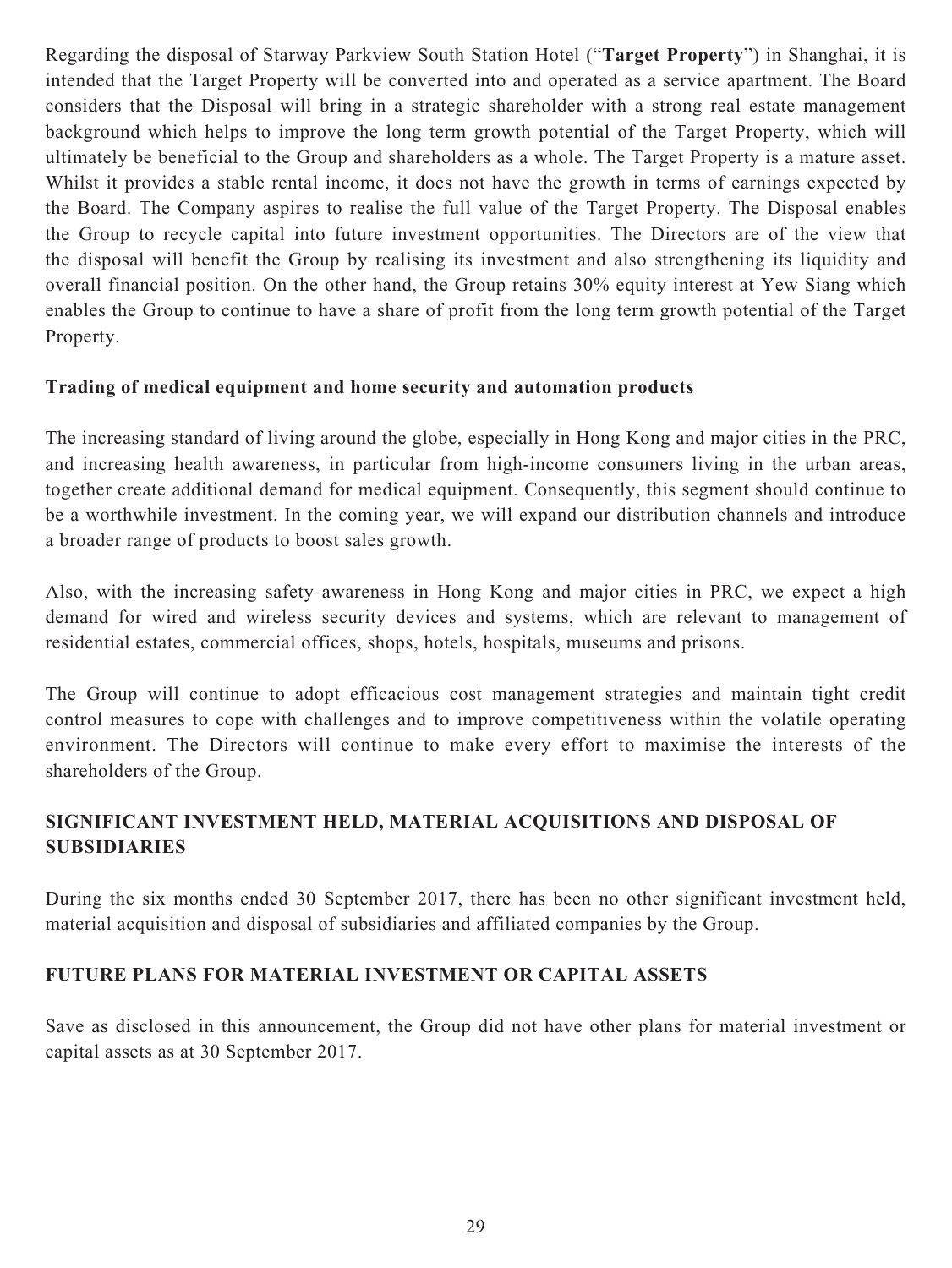## **USE OF PROCEEDS FROM THE OPEN OFFER**

On 27 November 2015, the Company entered into an underwriting agreement for an open offer of shares with an underwriter, pursuant to which the Company agreed to issue not less than 325,960,133 shares and not more than 330,670,133 shares of the Company through the underwriter at HK\$0.32 each. On 13 January 2016, 325,960,133 ordinary shares of the Company of HK\$0.10 each were issued for cash of HK\$0.32 per share for a total cash consideration, after related expenses, of HK\$101.8 million.

As at 30 September 2017, the net proceeds had been utilised as follows:

|                                      | <b>Actual net</b> | Amount<br>utilised<br>up to<br>30 September | <b>Balance</b><br>as at<br>30 September |
|--------------------------------------|-------------------|---------------------------------------------|-----------------------------------------|
|                                      | proceeds          | 2017                                        | 2017                                    |
|                                      | HK\$ million      | HK\$ million                                | HK\$ million                            |
| Repayment of the term                |                   |                                             |                                         |
| loan and accrued interest            | 20.0              | 20.0                                        |                                         |
| Injection to the e-commerce projects | 36.2              | 36.2                                        |                                         |
| General working capital              | 45.6              | 45.6                                        |                                         |
| Total                                | 101.8             | 101.8                                       |                                         |

The planned use of proceeds as stated in the prospectus dated 18 December 2015 ("**Prospectus**") were based on the best estimation and assumption of future market conditions made by the Group at the time of preparing the Prospectus while the proceeds were applied based on the actual development of the Group's business and the industry.

## **HUMAN RESOURCES**

As at 30 September 2017, the Group had 144 employees, 105 of whom were based in the PRC. The total employee benefits expenses including directors' emoluments for the period under review decreased to approximately HK\$9.2 million from approximately HK\$11.8 million in the same period last year. The decrease was mainly due to (i) the decrease of share option expenses recognised during the Reporting Period from approximately HK\$1.3 million in last reporting period to approximately HK\$52,000 for the period; and (ii) the resignation of one of the senior management of the Kaifeng project in March 2017.

The remuneration policy and package of the Group's employees are reviewed and approved by the Directors. Apart from pension funds, in order to attract and retain capable and motivated workforce, the Group offers discretionary bonuses and share options to staff based on their individual performance and the achievements in relation to the Group's targets.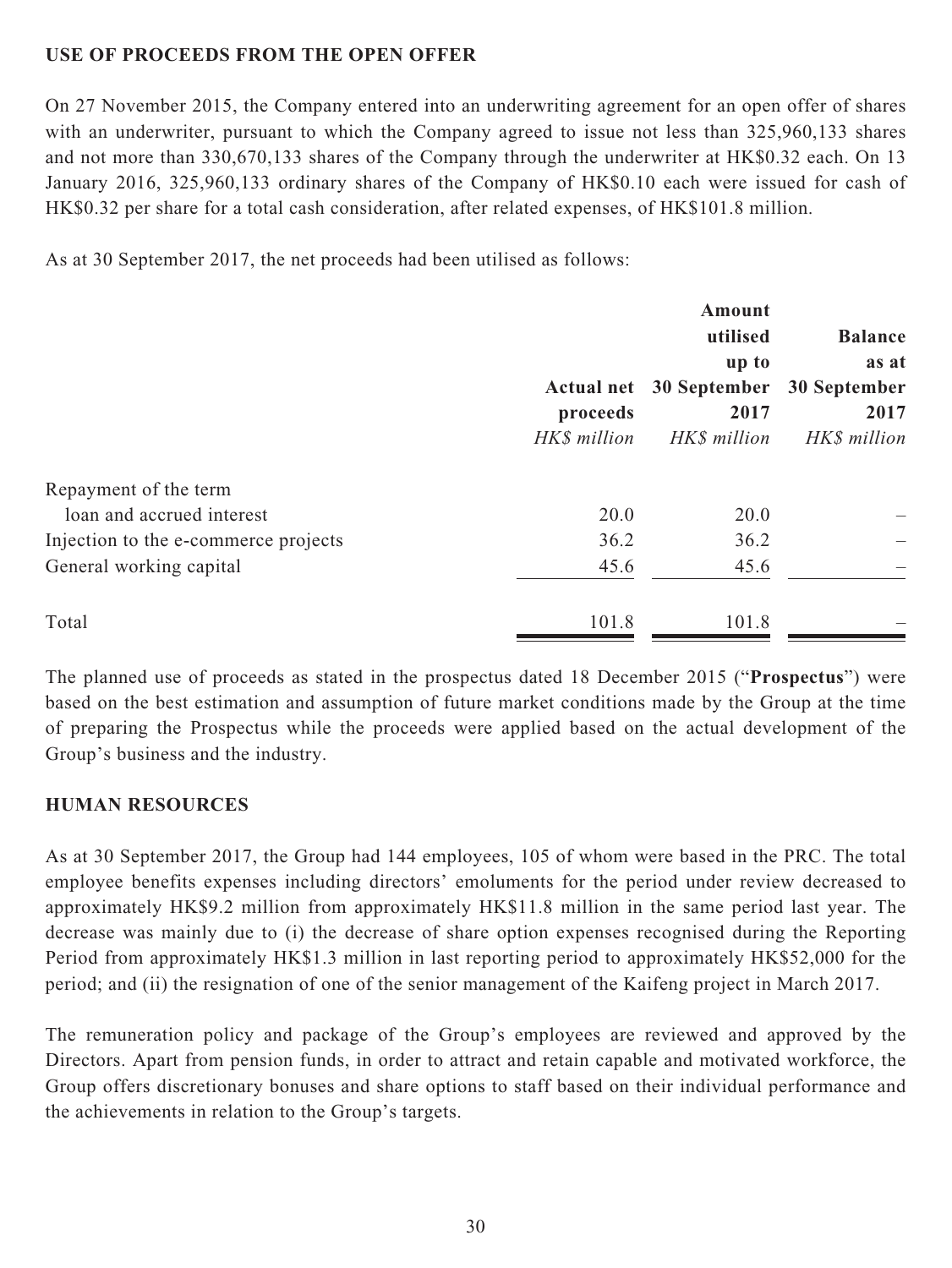### **INTERIM DIVIDEND**

The Board does not recommend the payment of an interim dividend for the six months ended 30 September 2017 (for the six months ended 30 September 2016: nil).

## **PURCHASE, REDEMPTION OR SALE OF LISTED SECURITIES**

Neither the Company, nor any of its subsidiaries purchased, redeemed or sold any of the Company's listed securities during the Reporting Period.

## **CAPITAL STRUCTURE**

Details of the changes of the capital structure of the Company during the six months ended 30 September 2017 are set out in the note 16 to the condensed financial statements.

## **CORPORATE GOVERNANCE**

In the Corporate Governance Report which was published in our annual report for the year ended 31 March 2017, the Company's corporate governance practices are based on the principles and the code provisions ("**Code Provisions**") as set out in the Code on Corporate Governance Practices ("**CG Code**") contained in Appendix 14 of the Rules Governing the Listing of Securities on the Stock Exchange ("**Listing Rules**"). The Directors consider that the Company has complied with most of the Code Provisions throughout the six months ended 30 September 2017, save for the deviation from the Code Provision A.4.1, details of which are explained below. The Company regularly reviews its corporate governance practices to ensure that these continue to meet the requirements of the CG Code.

## **Summary of deviation of the CG Code:**

*Code Provision A.4.1*

Code Provision A.4.1 stipulates that non-executive directors should be appointed for a specific term, subject to re-election.

The independent non-executive Directors have not been appointed for a specific term. However, all nonexecutive Directors are subject to retirement and rotation once every three years in accordance with the Company's Bye-Laws. As such, the Board considers that sufficient measures have been taken to ensure that the Company's corporate governance practices are comparable with those in the Code.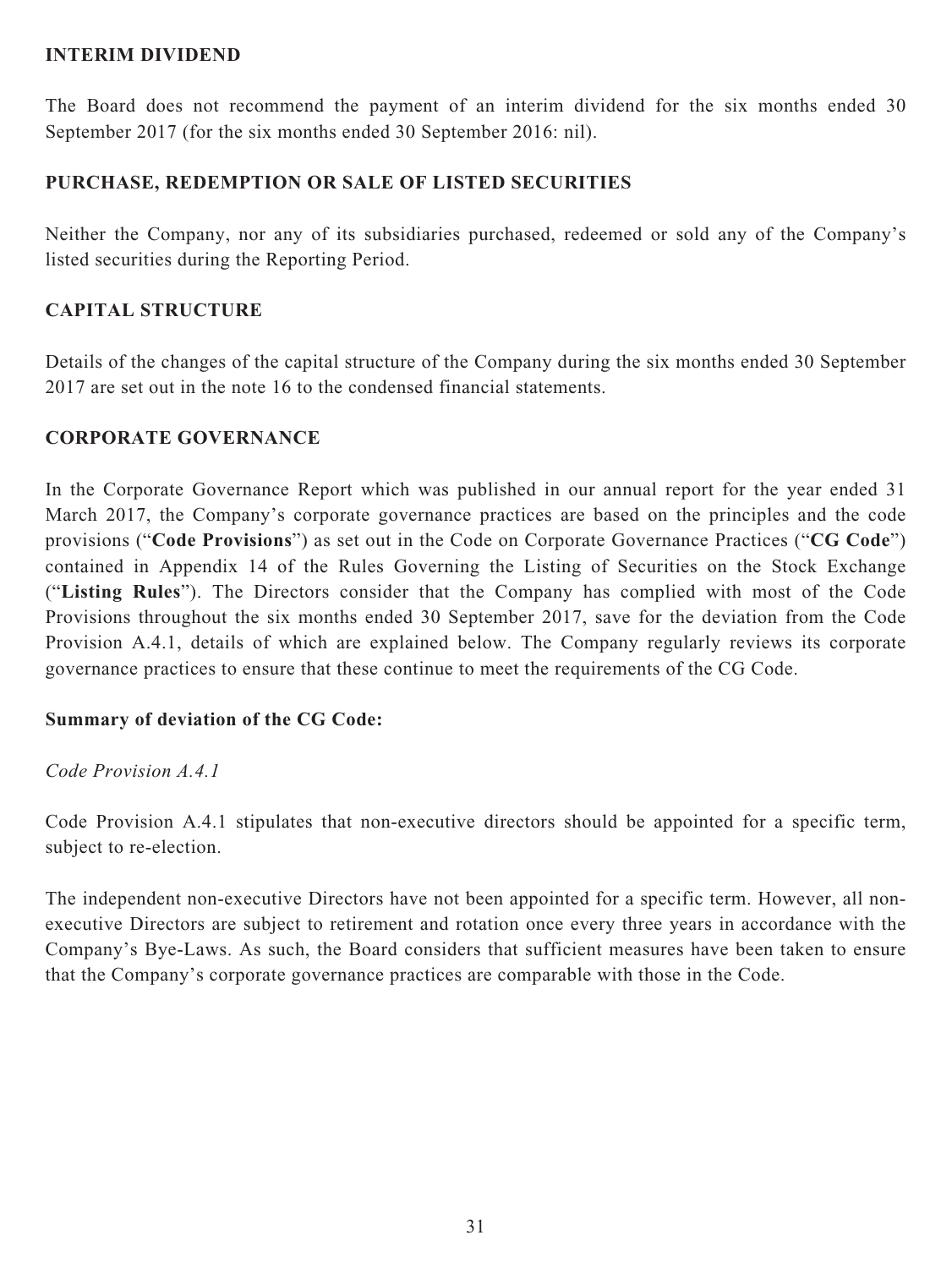## **MODEL CODE FOR SECURITIES TRANSACTIONS**

The Company has adopted the Model Code for Securities Transactions by Directors of Listed Issuers (the "**Model Code**") as set out in Appendix 10 to the Listing Rules.

Specific enquiry has been made of all the Directors and the Directors have confirmed that they have complied with the Model Code throughout the six months ended 30 September 2017.

The Company has adopted the same Model Code for securities transactions by employees who are likely to be in possession of unpublished price-sensitive information of the Company.

No incident of non-compliance of the Model Code by the relevant employees was noted by the Company.

## **AUDIT COMMITTEE**

The Company has an audit committee which was established in accordance with the requirements of the CG Code for the purpose of reviewing and providing supervision over the Group's internal controls, risk management and financial reporting matters including the review of the interim results for the six months ended 30 September 2017, and adequacy of resources and qualifications of the Company's accounting staff. The audit committee comprises three independent non-executive Directors, namely Dr. Ho Chung Tai, Raymond, Ir Siu Man Po and Mr. Siu Kam Chau. Mr. Siu Kam Chau is the Chairman of the committee.

The interim results of the Company for the six months ended 30 September 2017 have not been audited by the Company's independent auditors. The Audit Committee held a meeting on 7 November 2017. The Audit Committee has considered and reviewed the interim report and interim financial statements of the Group and given their opinion and recommendation to the Board. The Audit Committee considers that the 2017 interim report and interim financial statements of the Company have complied with the applicable accounting standards and the Company has made appropriate disclosure thereof.

## **NOMINATION COMMITTEE**

The Company has a nomination committee which was established in accordance with the requirements of the CG Code for the purpose of reviewing the Board composition and identifying and nominating candidates for appointment to the Board such that it has the relevant appropriate blend of skills, knowledge and experience. The nomination committee currently comprises two executive Directors, namely Mr. Tjia Boen Sien, Mr. Wang Jing Ning, and three independent non-executive Directors, namely Dr. Ho Chung Tai, Raymond, Ir Siu Man Po and Mr. Siu Kam Chau. Ir Siu Man Po is the Chairman of the committee.